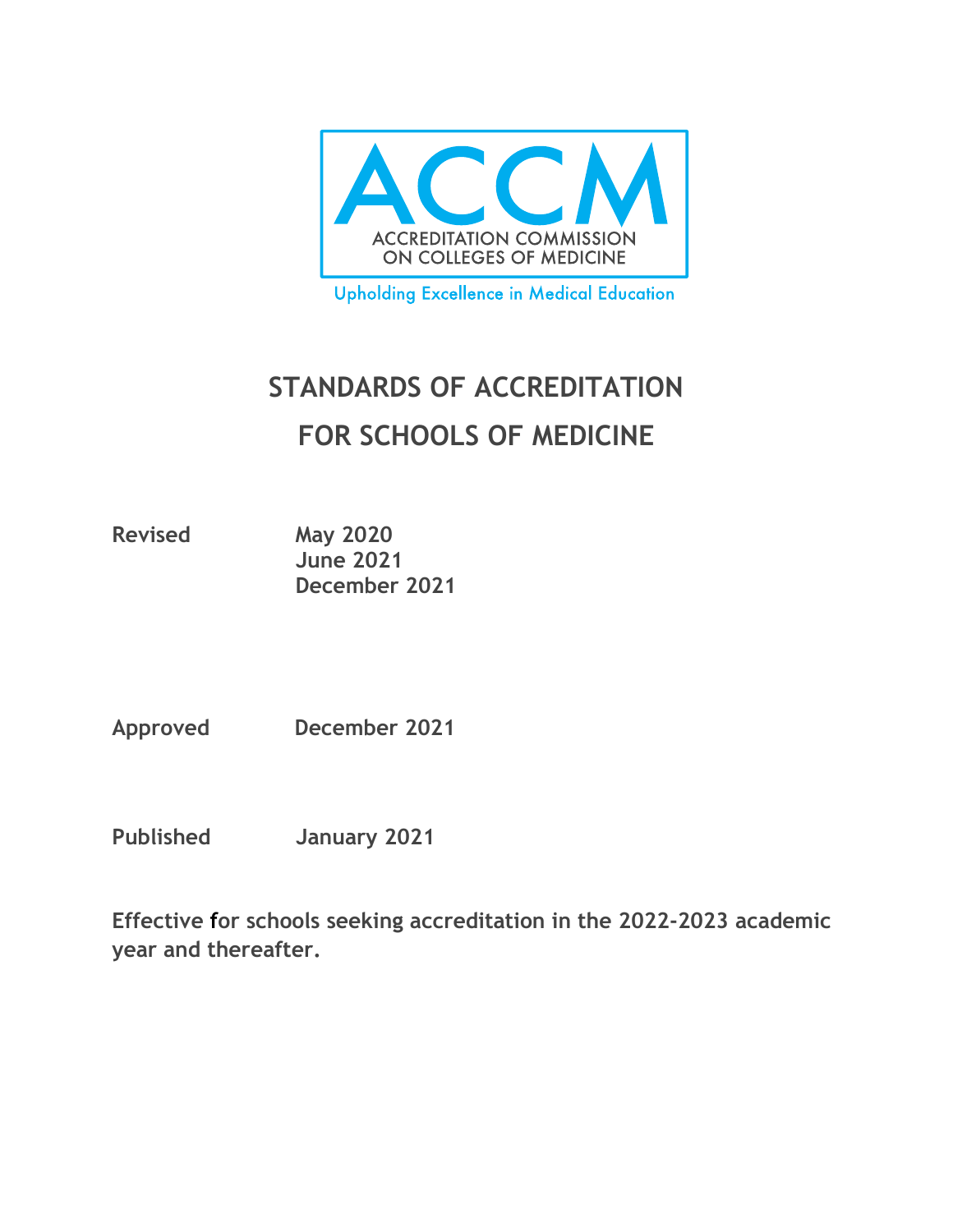| <b>TABLE OF CONTENTS</b> |  |  |
|--------------------------|--|--|
|--------------------------|--|--|

|      |                                                              | 1              |
|------|--------------------------------------------------------------|----------------|
|      |                                                              | $\overline{3}$ |
| 1.1. |                                                              | 3              |
| 1.2. |                                                              | 3              |
| 1.3. | DEVELOPMENT, ADOPTION AND PUBLICATION OF EDUCATIONAL GOALS   | 3              |
|      |                                                              | 4              |
| 2.1. |                                                              | $\overline{4}$ |
| 2.2. |                                                              | $\overline{4}$ |
|      |                                                              | 5              |
| 3.1. |                                                              | 5              |
| 3.2. |                                                              | 5              |
| 3.3. |                                                              | 6              |
| 3.4. |                                                              | 6              |
| 3.5. |                                                              | 7              |
| 3.6. |                                                              | $\overline{7}$ |
|      |                                                              | $\overline{7}$ |
| 4.1. |                                                              | 8              |
| 4.2. |                                                              | 8              |
| 4.3. |                                                              | 9              |
| 4.4. |                                                              | 9              |
| 4.5. |                                                              | 9              |
|      |                                                              | 10             |
|      |                                                              | 10             |
|      |                                                              | 10             |
|      |                                                              | 11             |
| 5.4. |                                                              | 11             |
| 5.5. | INTERPROFESSIONAL AND INTERDISCIPLINARY COLLABORATIVE SKILLS | 11             |
| 5.6  |                                                              | 11             |
|      | 5.7. CULTURAL COMPETENCE AND HEALTH CARE DISPARITIES         | 11             |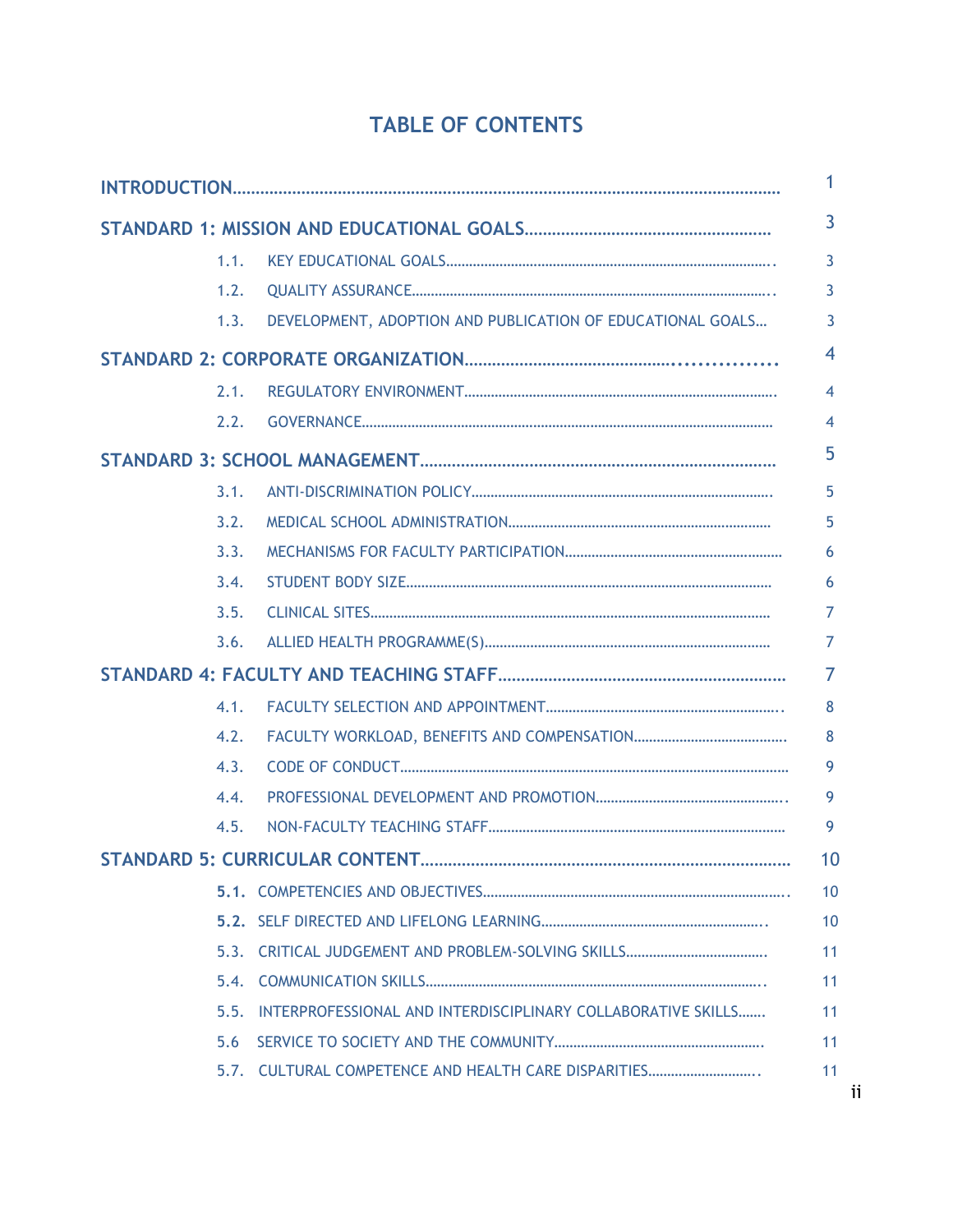|      |                                                                 | 12 |
|------|-----------------------------------------------------------------|----|
|      | 5.9. SCIENTIFIC METHODS AND CLINICAL TRANSLATIONAL RESEARCH     | 12 |
|      | STANDARD 6: CURRICULAR IMPLEMENTATION AND EVALUATION            | 12 |
| 6.1. |                                                                 | 12 |
| 6.2. |                                                                 | 13 |
| 6.3. |                                                                 | 13 |
| 6.4. |                                                                 | 14 |
| 6.5. | CLINICAL SITE MONITORING AND OVERSIGHT TO ENSURE COMPARABILITY. | 15 |
| 6.6. | RESIDENT PARTICIPATION IN MEDICAL STUDENT EDUCATION             | 15 |
| 6.7. |                                                                 | 16 |
| 6.8. |                                                                 | 16 |
|      | STANDARD 7: STUDENT TEACHING, SUPERVISION AND ASSESSMENT        | 16 |
| 7.1. |                                                                 | 16 |
| 7.2. |                                                                 | 17 |
| 7.3. |                                                                 | 17 |
| 7.4. |                                                                 | 18 |
| 7.5. |                                                                 | 18 |
| 7.6. |                                                                 | 19 |
| 7.7. | PREPARATION OF RESIDENT AND NON-FACULTY INSTRUCTORS             | 19 |
|      |                                                                 | 20 |
|      |                                                                 | 20 |
|      |                                                                 | 20 |
|      |                                                                 | 21 |
|      |                                                                 | 21 |
|      |                                                                 | 21 |
|      |                                                                 | 22 |
|      |                                                                 | 22 |
|      |                                                                 | 22 |
| 9.1. | POLICY DEVELOPMENT, IMPLEMENTATION AND OVERSIGHT                | 22 |
| 9.2. |                                                                 | 23 |
| 9.3. |                                                                 | 23 |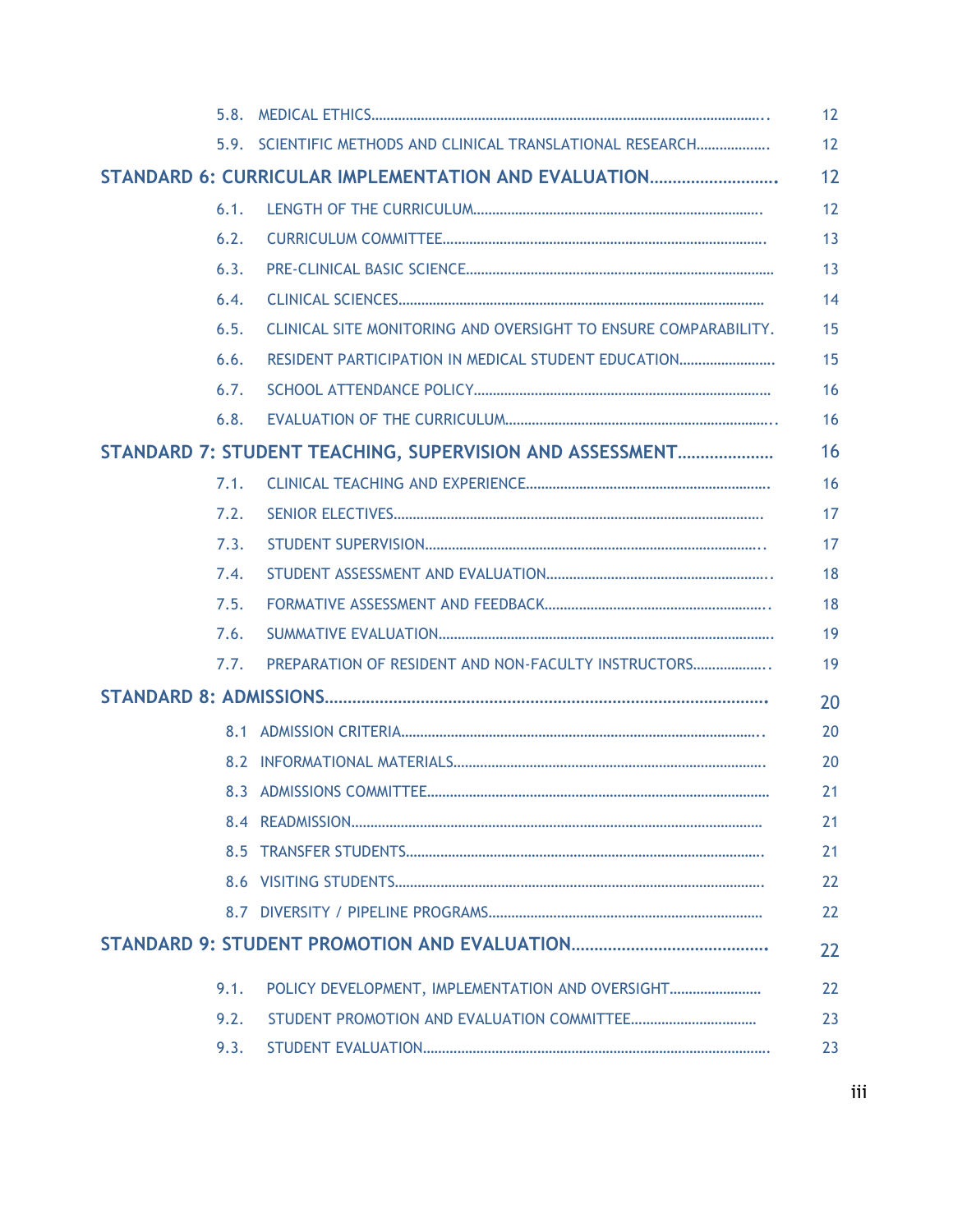| 9.4. |       |                                                      | 24 |
|------|-------|------------------------------------------------------|----|
| 9.5  |       |                                                      | 24 |
|      | 9.6.  |                                                      | 24 |
|      |       | 25                                                   |    |
|      | 10.1. | ACADEMIC GUIDANCE, MENTORSHIP AND CAREER COUNSELLING | 25 |
|      | 10.2. |                                                      | 25 |
|      | 10.3. |                                                      | 26 |
|      | 10.4. |                                                      | 27 |
|      | 10.5. |                                                      | 27 |
|      | 10.6. |                                                      | 27 |
|      | 10.7. |                                                      | 28 |
|      | 10.8. | SECURITY, STUDENT SAFETY AND DISASTER PREPAREDNESS   | 28 |
|      |       | 28                                                   |    |
|      | 11.1. |                                                      | 29 |
|      | 11.2. |                                                      | 29 |
|      |       | 29                                                   |    |
|      | 12.1. |                                                      | 29 |
|      | 12.2  |                                                      | 30 |
|      |       |                                                      | 30 |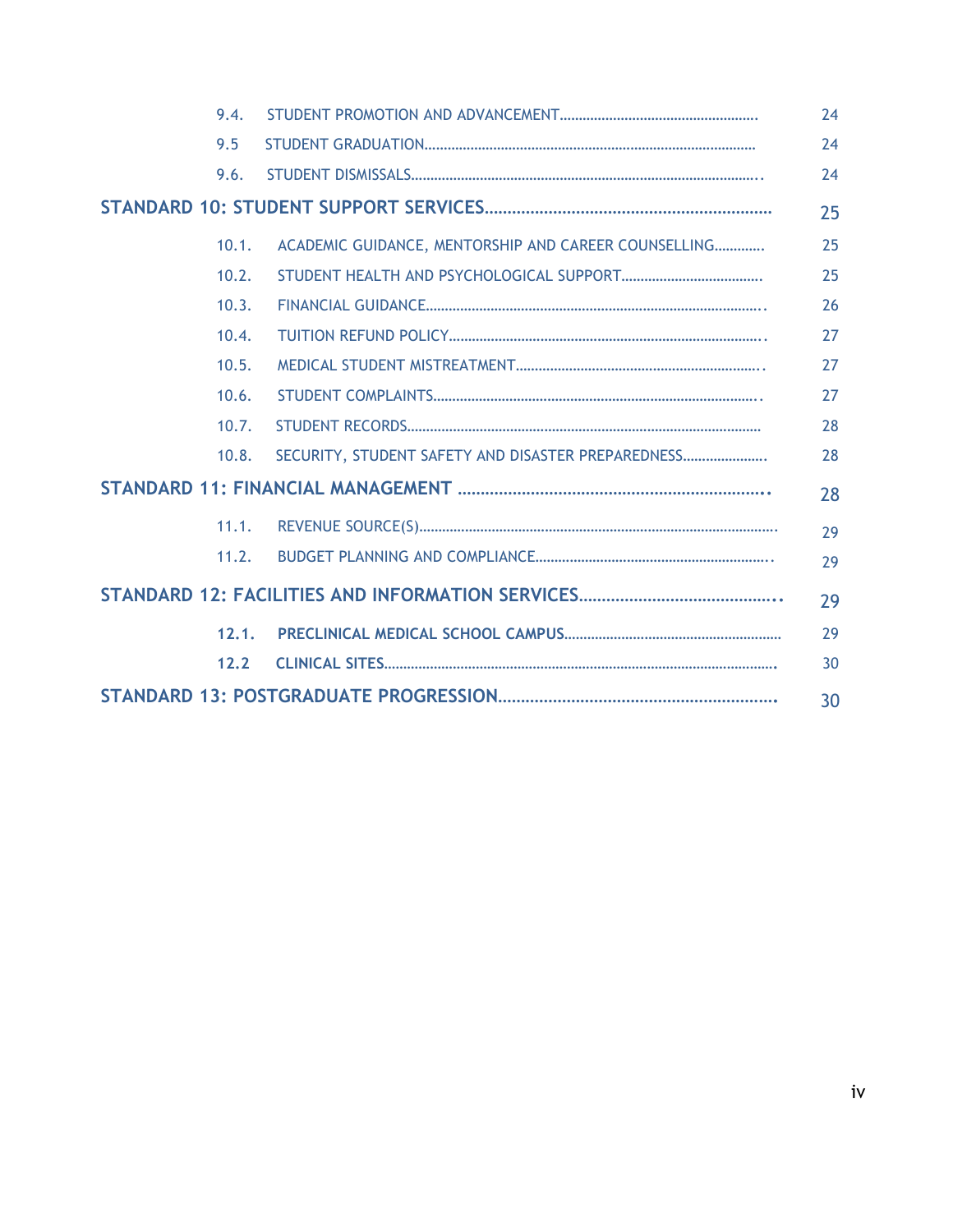# **INTRODUCTION**

The Accreditation Commission on Colleges of Medicine (ACCM / The Commission) is an independent, not for profit organisation based in the Republic of Ireland. ACCM is invited by Governments of countries that may not have a national medical accreditation body, to act on their behalf in relation to the accreditation of medical education programmes leading to the MD degree<sup>1</sup>. In the majority of medical schools currently under accreditation by ACCM, the student body is drawn predominantly from North America where the Liaison Committee on Medical Education (LCME) is the recognised authority for the accreditation of medical education programmes leading to a medical degree. Therefore, ACCM has developed standards of accreditation that are closely aligned with those of the LCME.

The US Department of Education's National Committee on Foreign Medical Education and Accreditation (NCFMEA)<sup>2</sup> recognizes the *ACCM Standards of Accreditation for Schools of Medicine* as being comparable to those of the LCME. In addition, ACCM has been granted recognition by the World Federation for Medical Education (WFME)  $3$  for a period of ten years until December 31st, 2026. Finally, ACCM is fully compliant with the Educational Commission on Foreign Medical Graduates' (ECFMG) <sup>4</sup>requirements for an internationally recognised medical accrediting agency.

The ACCM evaluates schools of medicine for accreditation based on the *ACCM Standards of Accreditation for Schools of Medicine*. By judging the compliance of medical education programmes with internationally accepted standards of educational quality, the ACCM serves the interests of the general public and of the medical students enroled in those programmes. To achieve and maintain accreditation, a medical education programme leading to a medical degree, must demonstrate appropriate performance in the standards contained in this document. The accreditation process requires that the medical school provides assurances that its graduates exhibit the general professional competencies that are appropriate for

<sup>&</sup>lt;sup>1</sup> Medical degree refers to MD or MD Equivalent

<sup>&</sup>lt;sup>2</sup> https://sites.ed.gov/ncfmea/

<sup>3</sup>https://wfme.org/

<sup>4</sup> https:/[/www.ecfmg.org/](http://www.ecfmg.org/)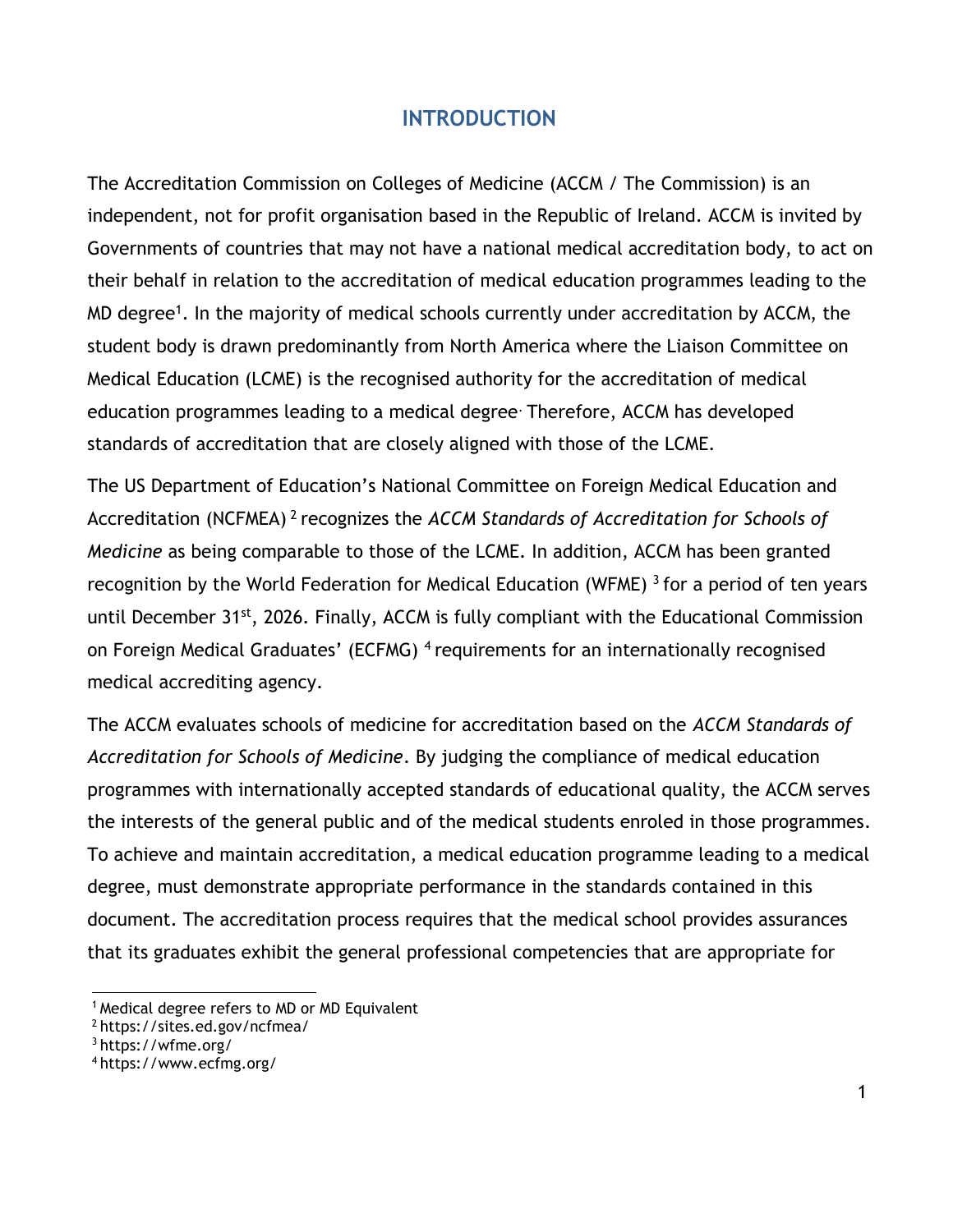entry to the next stage of their training and that serve as the foundation for lifelong learning and proficient medical care. While recognising the existence and appropriateness of diverse institutional missions and educational objectives, local circumstances do not justify accreditation of a substandard programme of medical education leading to a medical degree.

The accreditation process of a medical school includes the entire educational programme. Accreditation is granted after a thorough on-site review of the school by qualified Commissioners. The term "on-site inspection" must be construed to mean on- site inspection of the medical school campus, all clinical facilities where the school<sup>5</sup> maintains an educational presence and the administrative headquarters. Accreditation may be granted to the school for a period of up to six years depending on the level of compliance. During the accredited period, the school is required to maintain compliance with the *ACCM Standards of Accreditation for Schools of Medicine*.

ACCM regularly reviews the content of these standards to ensure comparability with LCME and NCFMEA requirements. The ACCM Board reviews changes to existing standards that impose new or additional compliance requirements and solicits feedback from the medical education community prior to their adoption. Once approved, new or revised standards are published in the *ACCM Standards of Accreditation for Schools of Medicine,* in the *Self-study Questionnaire* and / or *Annual Database Questionnaire.* ACCM will provide adequate advance notice to the schools regarding the date of implementation of these changes.

The *ACCM Standards of Accreditation for Schools of Medicine* are organized according to 13 accreditation standards. The ACCM will consider performance in all the elements associated with each standard in the determination of the compliance of the programme with that standard.

<sup>&</sup>lt;sup>5</sup> School or medical school refers to a medical education programme leading to the MD degree or equivalent.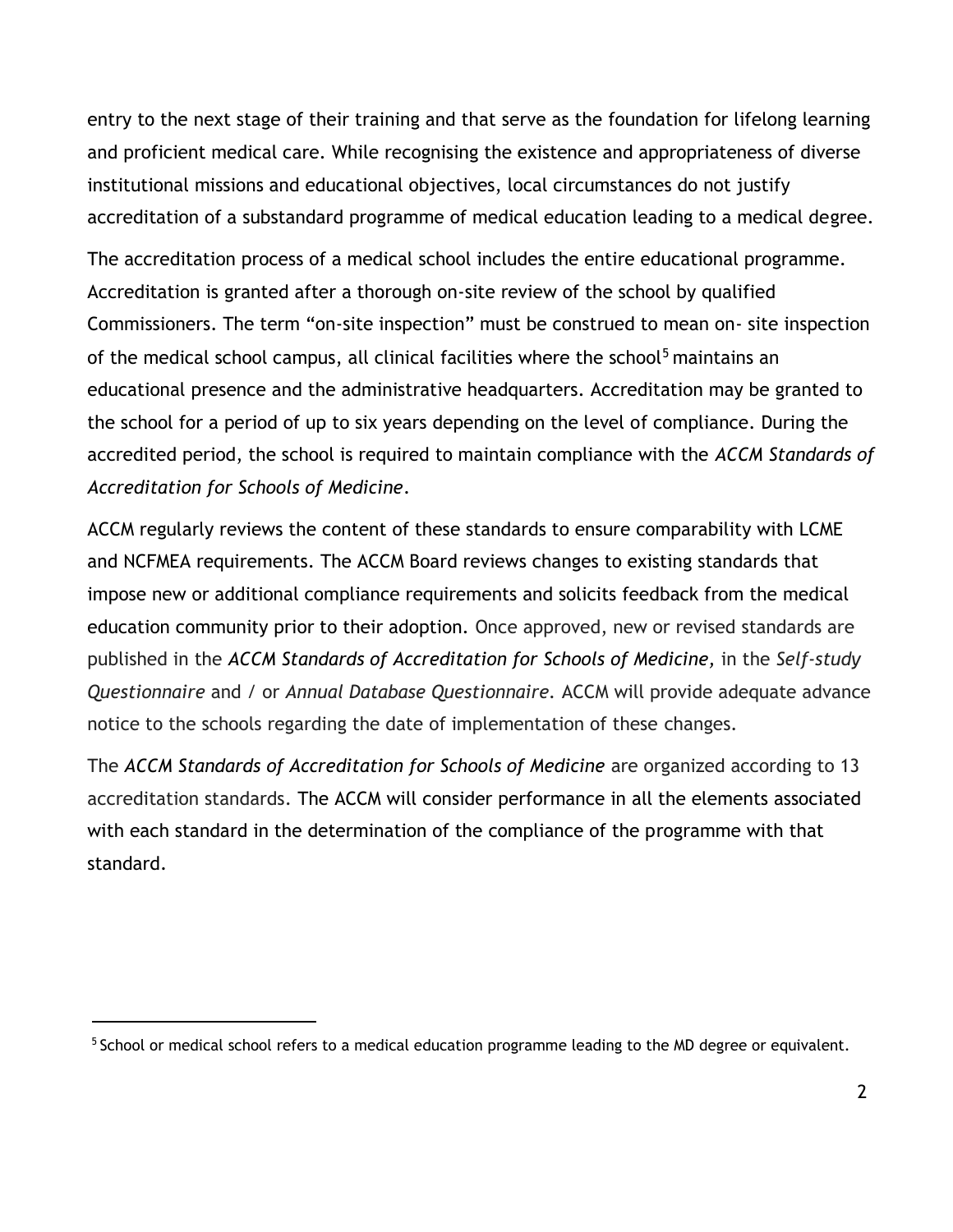# **STANDARD 1: MISSION AND EDUCATIONAL GOALS**

The educational mission of the medical school serves the public interest and has educational objectives and goals that reflect its mission and define its teaching programme. The school implements a quality assurance system that addresses the educational, administrative, and research components of the school's work.

# **1.1. KEY EDUCATIONAL GOALS**

At a minimum, the goals of the school include:

**1.1.1.** Sponsoring a Doctor of Medicine degree programme in which English is the primary language of instruction and assessment and which fulfils the requirements outlined in the *ACCM Standards of Accreditation for Schools of Medicine*.

**1.1.2.** Assuring all stakeholders including students, parents, patients, postgraduate training directors, licensing authorities, government regulators and society that accredited programmes meet commonly accepted standards for professional education and serve the public interest.

**1.1.3.** The graduation of individuals who have acquired the critical knowledge, skills and professional attitudes of a physician expected by the academic community and society.

**1.1.4.** The graduation of individuals who are qualified to advance to, and complete postgraduate training, secure licensure, provide quality health care and continue a habit of lifelong learning.

# **1.2. QUALITY ASSURANCE**

**1.2.1.** The school has a quality assurance system in place to assess the educational, administrative, and research components of the school's work.

# **1.3. DEVELOPMENT, ADOPTION AND PUBLICATION OF EDUCATIONAL GOALS**

**1.3.1.** The school engages in a strategic planning process that sets the direction for the school and evaluates outcomes using objective measures.

**1.3.2.** The goals are formally adopted by the Board of Trustees of the school and by the faculty as a body or through its recognised representatives and are re-evaluated annually.

**1.3.3.** The school's educational programmes are designed to achieve its goals.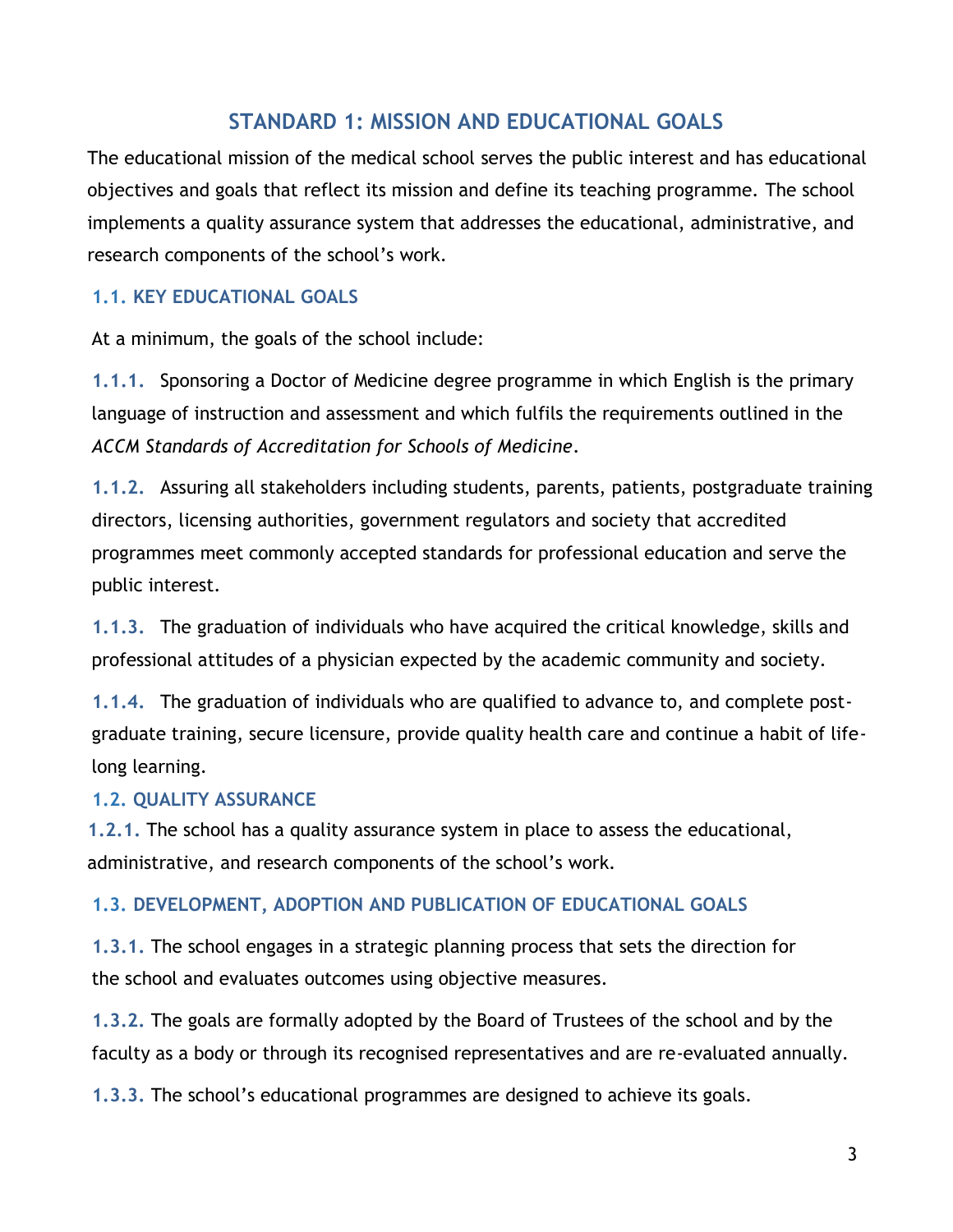**1.3.4.** The school's faculty, financial resources, physical facilities, and administrative resources are sufficient to achieve its underlying goals.

**1.3.5.** The school publishes its goals in its prospectus, marketing documents and on its website. These goals are communicated to its students, faculty and to the public.

# **STANDARD 2: CORPORATE ORGANISATION**

The school is licensed by the appropriate national governmental authority to offer programmes of medicine leading to a medical degree and is governed by an independent Board of Trustees selected according to their ability to best serve the school and the welfare of the public.

# **2.1. REGULATORY ENVIRONMENT**

**2.1.1.** The school is licensed by the appropriate governmental or regulatory authority to offer courses of instruction in medicine and to award a medical degree.

**2.1.2.** The school ensures that its medical education programme meets all ACCM requirements for initial and continuing accreditation.

#### **2.2. GOVERNANCE**

**2.2.1.** The school is governed by an independent Board of Trustees<sup>1</sup>, as the highest authoritative body of the school.

**2.2.2.** Board members are selected based on their abilities and interests in order to best develop school policies that promote the school and the welfare of the public.

**2.2.3.** Board members serve terms of office that are defined with regard to duration and the number of terms allowed. The terms are staggered for continuity and effectiveness.

**2.2.4.** Board members are free of conflict of interest with the school and are independent of the administration.

2.2.5. In consultation with the Chief Executive Officer (CEO),<sup>2</sup> Chief Academic Officer  $(CAO)$ ,<sup>3</sup>Divisional Heads and representatives of the faculty, the Board governs the school by establishing broad school policies, securing financial resources, and overseeing the

<sup>1</sup> Hereafter known as The Board.

<sup>&</sup>lt;sup>2</sup> CEO or equivalent

<sup>&</sup>lt;sup>3</sup> CAO or equivalent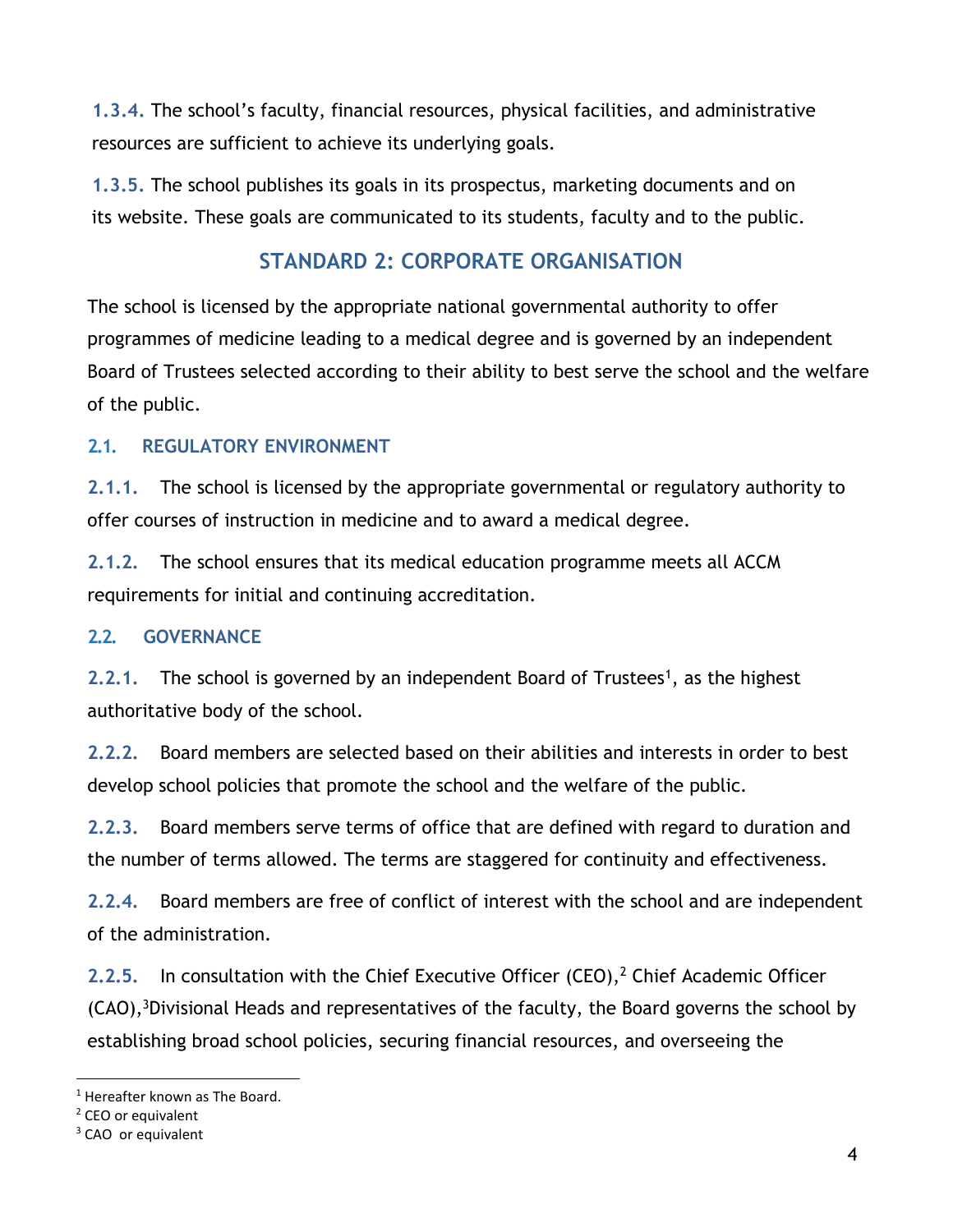management's performance of its duties and responsibilities.

**2.2.6.** The Board promulgates policies which promote a scholarly atmosphere in which students can learn and faculty can teach and engage in scholarly activity.

**2.2.7.** The Board ratifies the appointment of the CAO, the CEO, and the faculty members of the school.

**2.2.8.** Upon the recommendation of the Medical School Faculty and CAO, the Board confers degrees on students who have satisfactorily completed the programme of study.

**2.2.9.** The school has written bylaws that describe an effective organizational structure and governance process and delineate the roles, duties and responsibilities of the chief, associate, and assistant administrative officers, CAO and his/her deputies, faculty and its governance, faculty committees and medical students.

# **STANDARD 3: SCHOOL MANAGEMENT**

The school has an administrative structure and student enrolment such that each department is able to perform its responsibilities efficiently. The school demonstrates integrity through its consistent and documented adherence to fair, impartial and effective processes, policies and practices in all its activities.

# **3.1. ANTI-DISCRIMINATION POLICY**

**3.1.1.** The school does not discriminate on the basis of age, creed, sex, gender identity, national origin, race, or sexual orientation.

# **3.2. MEDICAL SCHOOL ADMINISTRATION**

**3.2.1.** The school designs an administrative structure such that each department is able to perform its responsibilities efficiently.

**3.2.2.** The design and size of the administration dealing with medical student issues is sufficient for the size of the student body and the scope of the programme.

**3.2.3.** The principal administrative and academic heads maintain open lines of communication with one another in order to carry out school policies and to implement the educational objectives in an efficient and effective manner.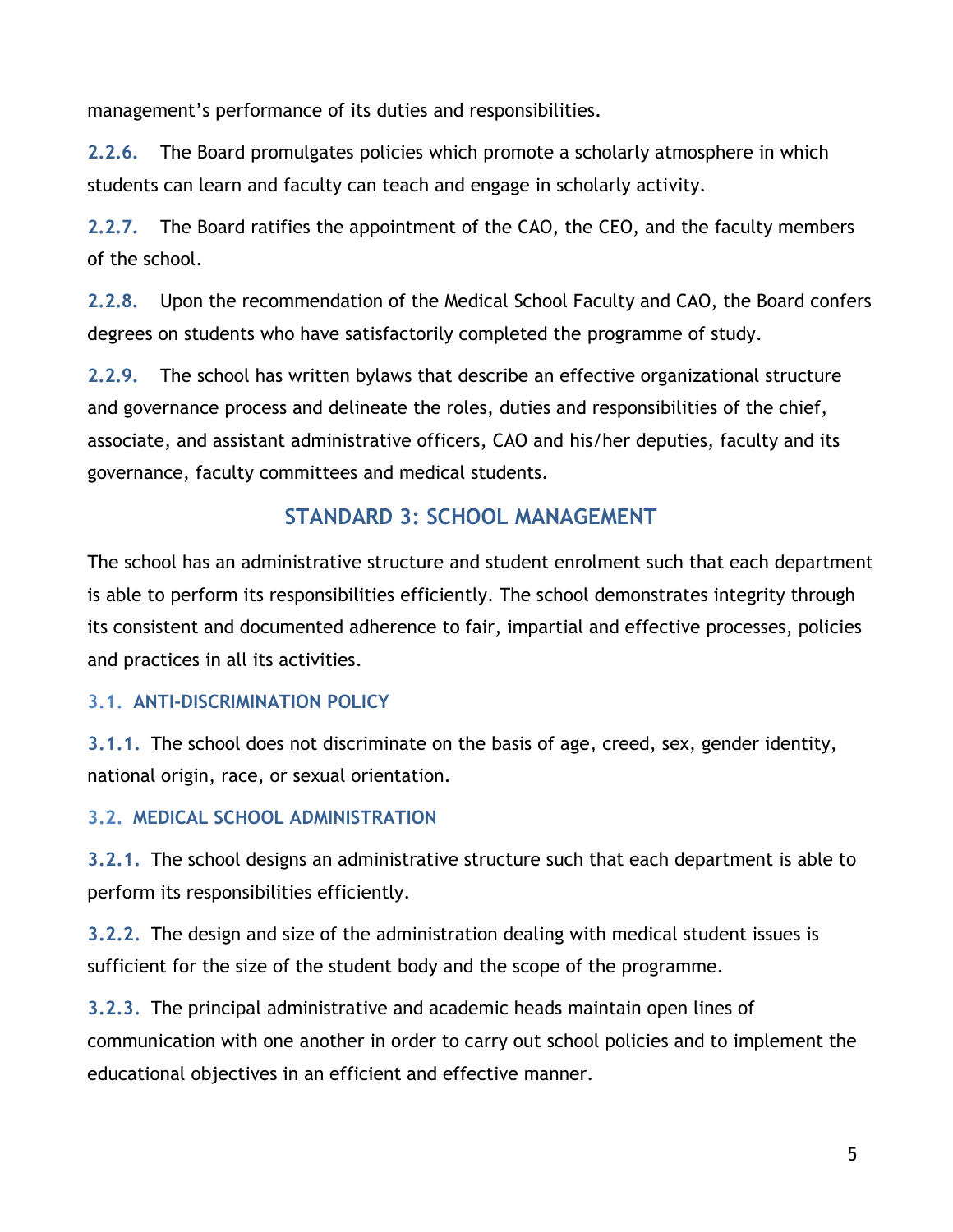**3.2.4.** The CAO must hold a medical degree<sup>4</sup> and possess adequate qualifications and experience in medical education, patient care, and research to lead and to supervise the educational programme of the school.

**3.2.5.** As the highest ranked academic officer, the CAO is supported by a competent team of professional staff in the management of the education programme.

**3.2.6.** The school's financial resources are overseen by a chief financial officer (CFO) 5

**3.2.7.** The CFO ensures that the school's financial status is subject to an annual external independent audit yielding audited financial statements that are submitted to ACCM.

# **3.3. MECHANISMS FOR FACULTY PARTICIPATION**

**3.3.1.** The school ensures that there are effective mechanisms in place for direct faculty participation in decision-making related to the medical education programme, including opportunities for faculty participation in discussions about, and the establishment of, policies and procedures for the programme, as appropriate.

# **3.4. STUDENT BODY SIZE**

**3.4.1.** Enrolment is sufficient to ensure a collegial atmosphere of learning and to support a quality education without enroling more students than the resources of the school can support.

**3.4.2.** The school will not seek to maintain its enrolment through retention of academically weak students.

**3.4.3.** In determining the student body size, careful consideration is given to the availability of an applicant pool of sufficient quality and quantity as well as the available facilities and resources.

**3.4.4.** In schools where enrolment occurs more than once a year, the school may adjust the numbers admitted in each cohort during that year to fit an overall approved annual target, provided that the largest cohort can be comfortably accommodated in terms of faculty to student ratio and physical and educational resources.

<sup>4</sup> Medical degree in this instance includes DO.

<sup>5</sup> Chief Financial Officer or Equivalent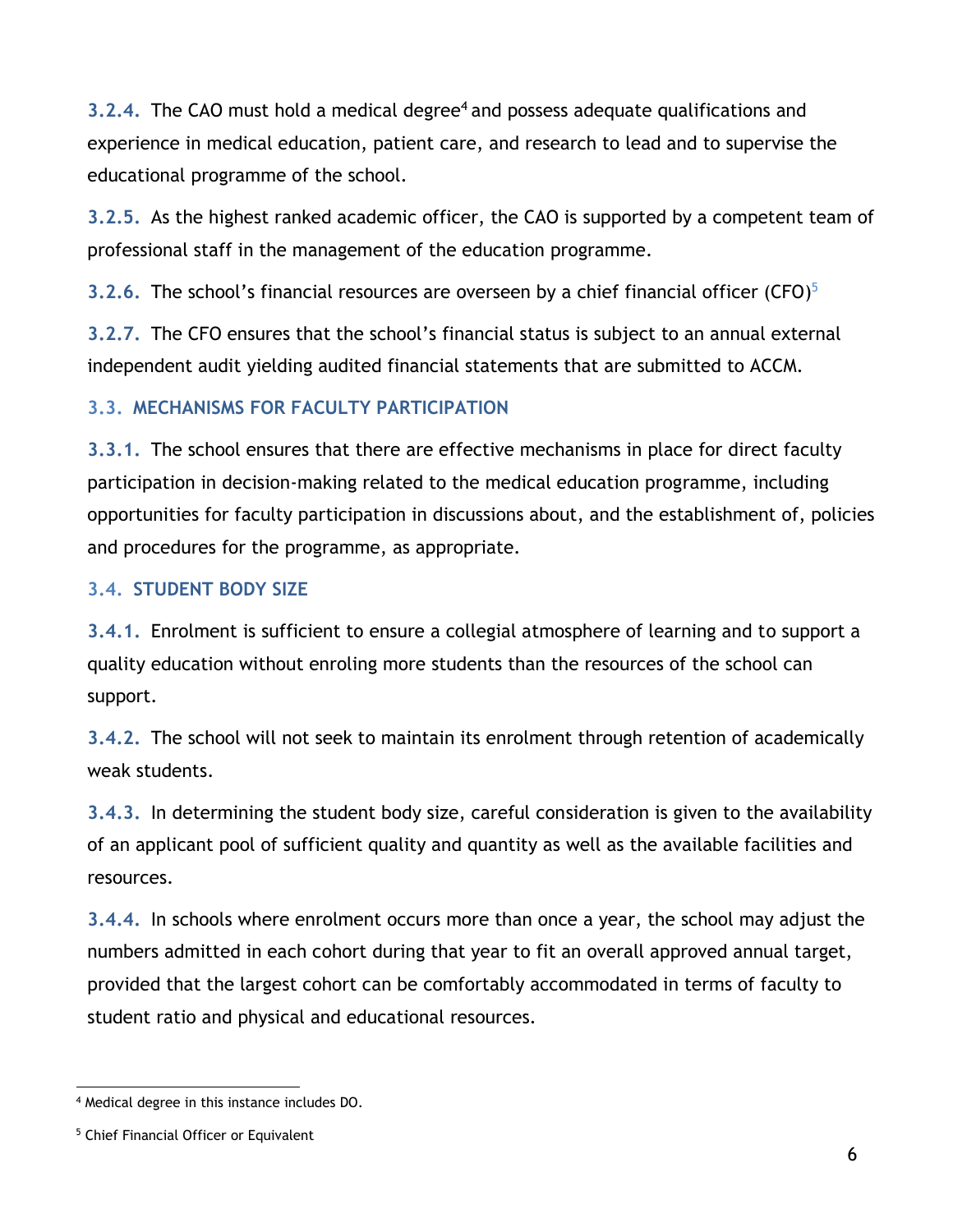### **3.5. CLINICAL SITES**

**3.5.1.** A clinical site incorporates a medical student clinical teaching structure that is controlled by the medical school. It encompasses all the major clinical departments and subdivisions where the students receive their clinical education.

**3.5.2.** Each clinical department is staffed by physicians who are faculty members of the medical school and who report to the chief of the department or the course director in their roles as teaching physicians.

**3.5.3.** To implement the academic policies of the school, the CAO appoints with defined roles, a clinician site director, departmental faculty and administrative personnel. On matters of medical student education, the clinician site director reports directly to the dean or CAO, the departmental faculty report to their respective divisional heads and administrative personnel report directly to the medical school campus supervisor.

**3.5.4.** The school maintains in force at all times, a written affiliation agreement with each health care facility through which students rotate. This outlines the roles and responsibilities of both parties and includes educational objectives, faculty responsibilities, evaluation procedures and information on student access to appropriate hospital resources and facilities.

#### **3.6. ALLIED HEALTH PROGRAMME(S)**

**3.6.1.** If the school includes allied health programmes with sharing of faculty, the authorities, and responsibilities of the respective CAOs and faculty of these programmes and their affiliated hospitals are delineated from those of the medical school dean and faculty in order to avoid encroachment into the time committed by faculty to medical student education.

**3.6.2.** To avoid overuse of faculty resources when they are shared with allied health programmes, the school provides additional time to faculty members for classroom preparation, medical student tutoring and committee work.

# **STANDARD 4: FACULTY AND TEACHING STAFF**

The school ensures that, at all times and across all pre-clinical and clinical sites, the required faculty are in place to deliver the objectives and goals of the school's mission. The school appoints a sufficient number of faculty members to deliver the curriculum and to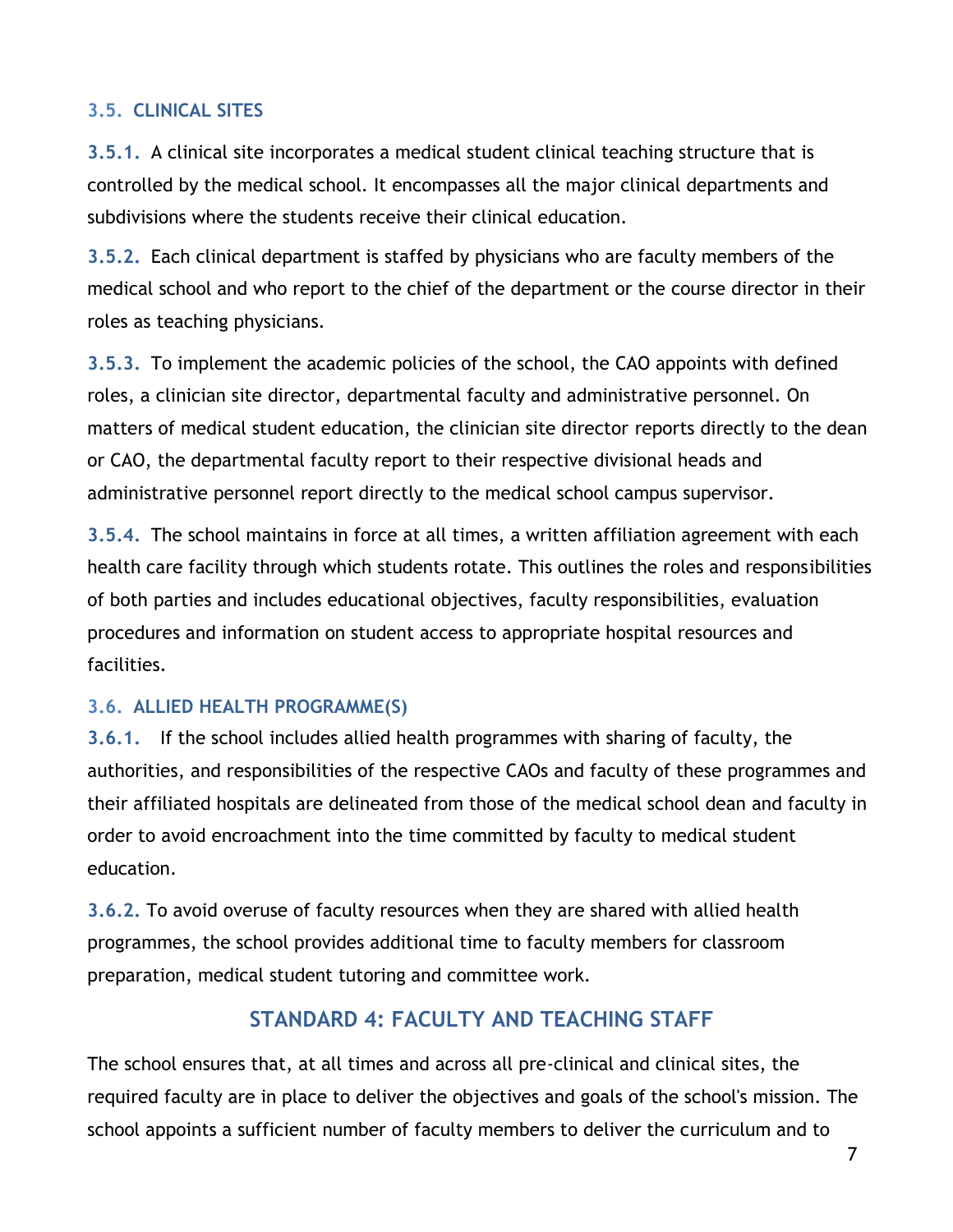provide the leadership required to achieve the school's key educational goals.

# **4.1. FACULTY SELECTION AND APPOINTMENT**

**4.1.1.** A medical school has a cohort of faculty members with the qualifications and time required to deliver the medical curriculum and to meet other needs and fulfill the mission of the institution. The number of faculty is dependent on the total number of students enroled in the programme.

**4.1.2.** The school admits to its faculty only those individuals who possess the appropriate teaching and research experience, academic qualifications, and commitment to continuing scholarly activity for a medical education programme.

**4.1.3.** The school has clearly defined policies in place on faculty selection and appointment. These policies include method of faculty selection, duties, compensation, health insurance, disability, pension and contracts of employment, employment external to the school, academic freedom, evaluation, promotion, tenure, remediation, and dismissal.

**4.1.4.** The recruitment, selection and retention of faculty is overseen by the CAO, with input from department heads, faculty representatives, senior administrators, and students as appropriate.

**4.1.5.** The school aims to achieve mission-appropriate diversity amongst all members of its academic community.

# **4.2. FACULTY WORKLOAD, BENEFITS AND COMPENSATION**

**4.2.1.** The school provides a reasonable level of benefits and compensation to its faculty which includes salary, health, and disability insurance, as well as retirement pension programmes where appropriate.

**4.2.2.** New faculty members are informed of school arrangements for workload distribution, benefits and compensation prior to taking up employment. Each newly appointed faculty member receives a written contract of employment which contains information regarding the term of appointment, responsibilities and reporting relationships and copies of all the policies in **4.1.3** as well as the Code of Conduct.

**4.2.3.** There is an appropriate and equitable balance between direct classroom/ laboratory contact hours and other essential activities such as classroom preparation, student tutoring and mentoring, research and committee work.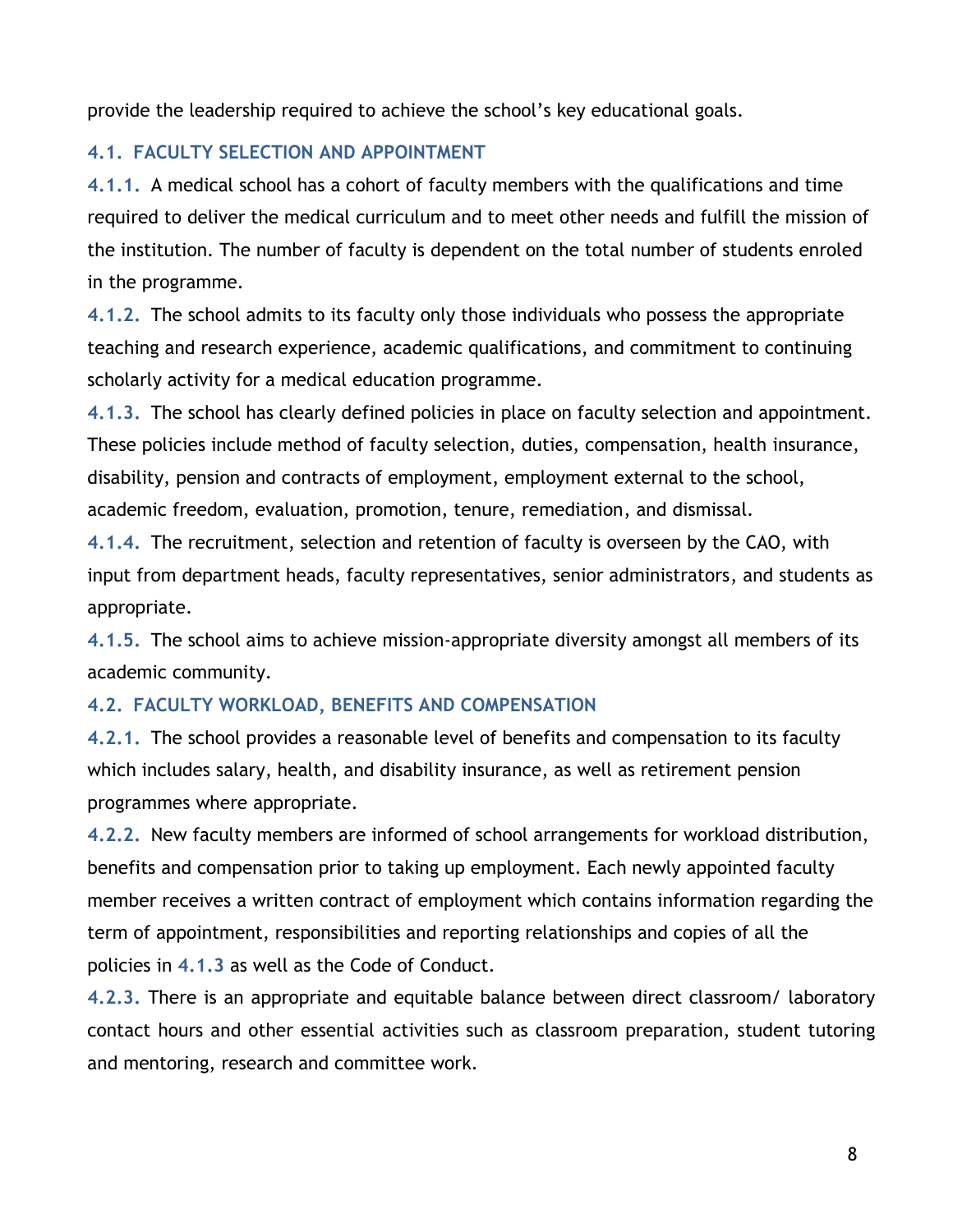#### **4.3. CODE OF CONDUCT**

**4.3.1.** The school has a written code of conduct for faculty members which includes standards of conduct for teacher-student relationships, the school's approach to potential areas of conflict of interest and the school's management of violation of the code of conduct.

**4.3.2.** The medical school has policies in place that deal with circumstances in which the personal/private interests of its faculty or staff may conflict with their official responsibilities. Faculty declare potential conflict of interest on an annual basis.

#### **4.4. PROFESSIONAL DEVELOPMENT AND PROMOTION**

**4.4.1.** The school supports each faculty member to achieve their individual requirements for maintenance of competence/continuing medical education and provides opportunities for professional development in the areas of teaching and research.

**4.4.2.** The school establishes policies for the periodic evaluation of faculty competency and performance and for promotion and tenure. These policies include the procedures and standards against which evaluations are measured.

**4.4.3.** The faculty members receive regularly scheduled and timely feedback from departmental and/or other programmatic or institutional leaders on their academic performance and progress.

**4.4.4.** The school policy on promotion and tenure is readily accessible to its faculty and is designed to recognise excellence in teaching, research and contribution to the institution's mission and goals toward promotion and, where applicable, tenure.

**4.4.5.** The process by which a faculty member may apply for promotion and, if applicable, tenure, is transparent.

#### **4.5. NON-FACULTY TEACHING STAFF**

**4.5.1.** Adjunct instructors, junior doctors, fellows, residents, and graduate teaching assistants are assets to the school's medical educational programme. Under faculty supervision, these individuals provide instruction in the teaching hospitals, ambulatory care facilities and at the medical school campus. The school is not over reliant on adjunct instructors in lieu of full-time faculty members and non-faculty teaching staff.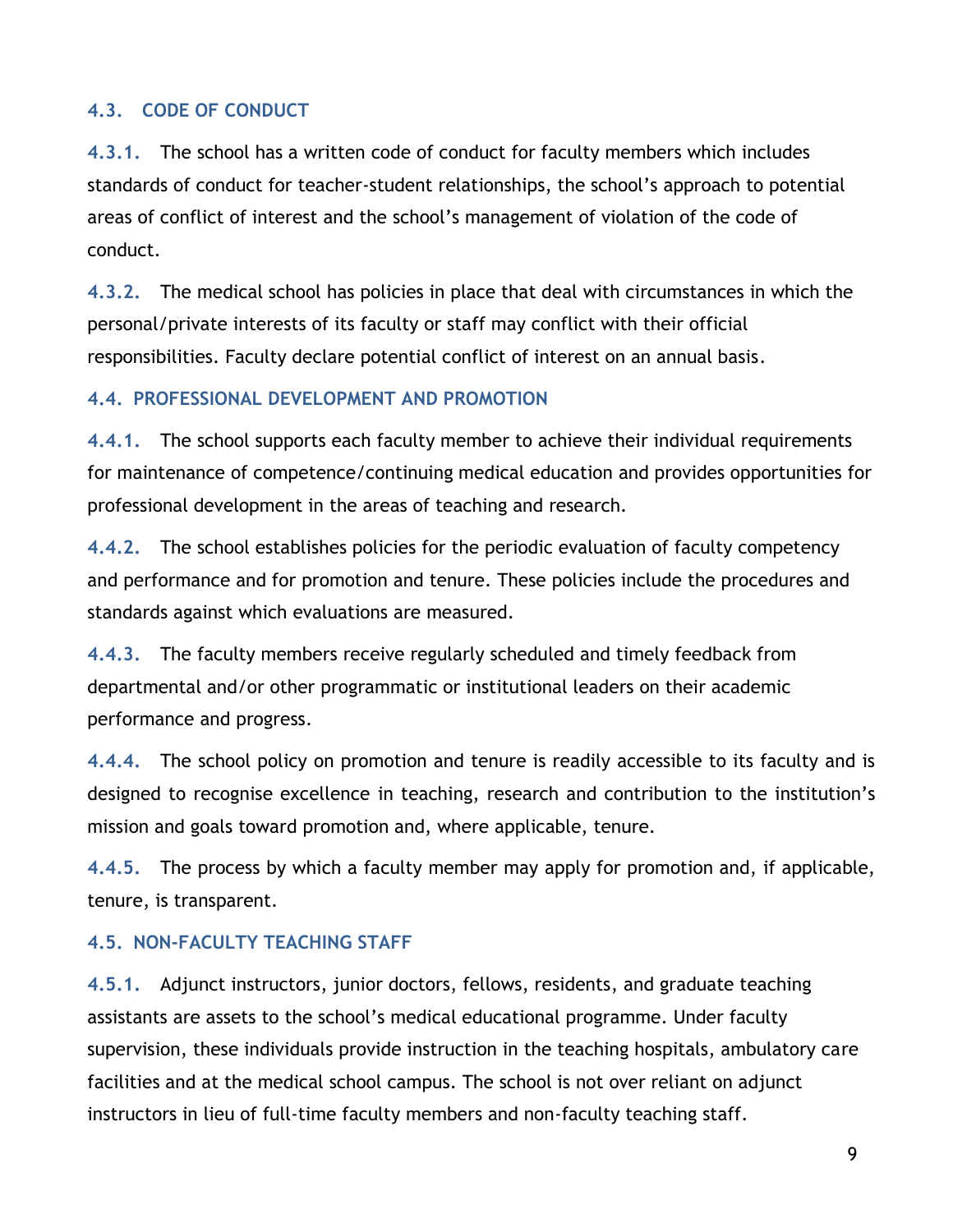# **STANDARD 5: CURRICULAR<sup>6</sup> CONTENT**

The medical school curriculum incorporates the fundamental principles of medicine and its underlying scientific concepts. These allow students to acquire skills of critical judgment and to use these principles and skills in solving problems of health and disease. The content is of sufficient breadth and depth to prepare a medical student for entry into clinical clerkships, residency programmes and contemporary medical practice.

#### **5.1. COMPETENCIES AND OBJECTIVES**

**5.1.1.** The medical school faculty define the competencies to be achieved by all medical students through programme objectives and are responsible for the design and implementation of the components of the curriculum that enable medical students to achieve these competencies and objectives. This responsibility may be delegated to a curriculum committee.

**5.1.2.** Medical education programme objectives are statements of the knowledge, skills, behaviours and attitudes that medical students are expected to exhibit upon completion of the programme. These objectives are defined in outcome-based terms that allow the assessment of students' progress in developing the competencies of the medical profession.

**5.1.3.** The faculty leadership responsible for each required preclinical course and clinical clerkship link the learning objectives of that course/clerkship to the medical education programme objectives.

**5.1.4.** These objectives are made known to all medical students, faculty, residents and others with teaching and assessment responsibilities.

#### **5.2. SELF DIRECTED AND LIFELONG LEARNING**

**5.2.1.** Self-directed learning involves medical students' self-assessment of learning needs, independent identification, analysis and synthesis of relevant information, appraisal of the credibility of information sources and feedback on these skills. The curriculum includes selfdirected learning experiences, instructional programmes for active learning and unscheduled time for independent study to allow students to develop the skills of lifelong learning.

<sup>6</sup> Unless otherwise stated curriculum refers to pre-clinical and clinical curricula.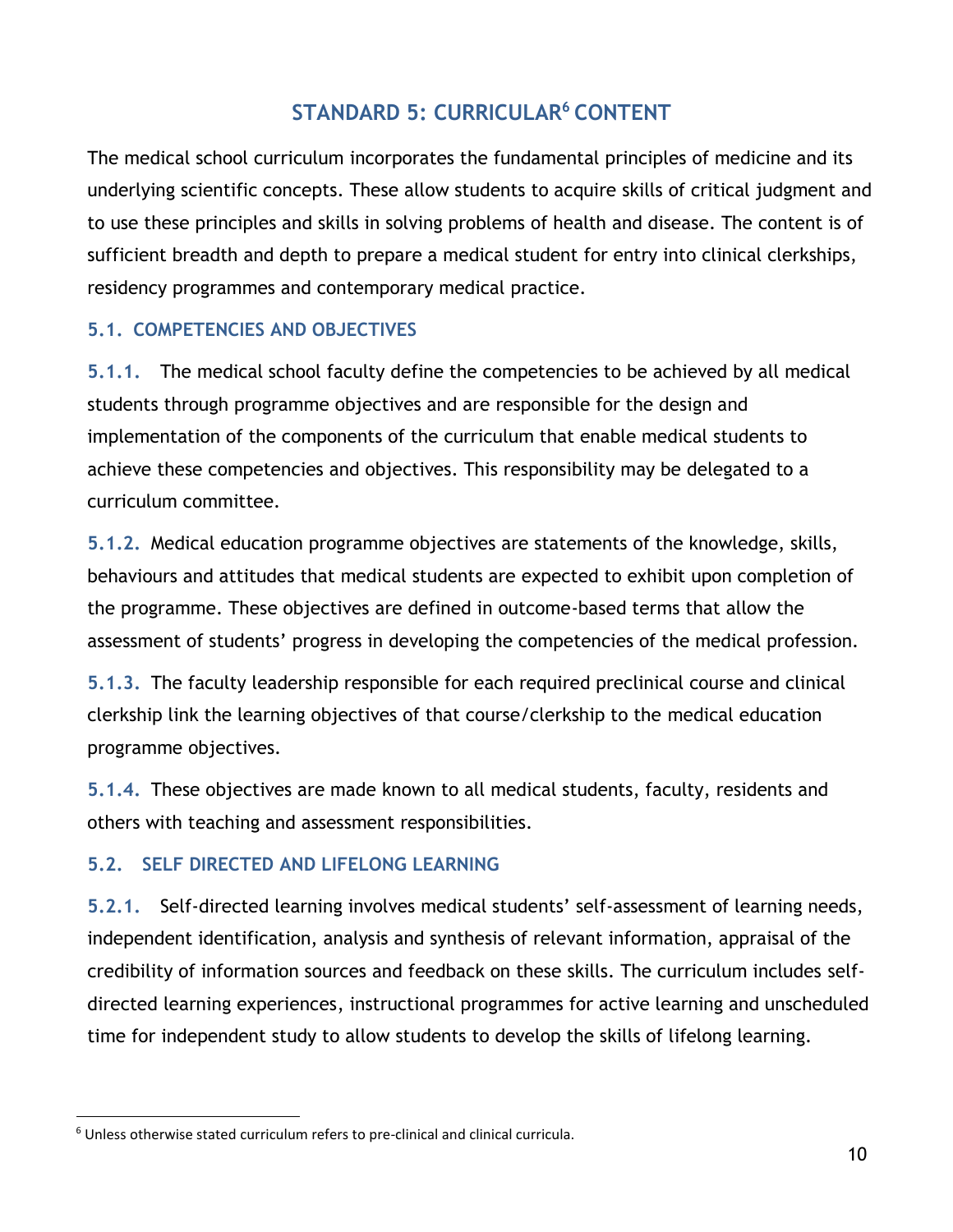### **5.3. CRITICAL JUDGEMENT AND PROBLEM-SOLVING SKILLS**

**5.3.1.** The curriculum provides opportunities for medical students to acquire skills of critical judgement based on evidence and experience, and to develop their ability to use those principles and skills effectively in solving problems of health and disease.

#### **5.4. COMMUNICATION SKILLS**

**5.4.1.** The curriculum includes specific instruction in communication skills as they relate to communication with patients and their families, colleagues, and other health professionals.

#### **5.5. INTERPROFESSIONAL AND INTERDISCIPLINARY COLLABORATIVE SKILLS**

**5.5.1.** The curriculum prepares medical students to function collaboratively in multidisciplinary health care teams that provide coordinated services to patients.

**5.5.2.** There is appropriate exposure to multidisciplinary areas such as emergency medicine, anaesthesiology, clinical pathology and diagnostic imaging and the incorporation of diagnostic and therapeutic techniques from other clinical areas, using an integrated and multidisciplinary approach.

# **5.6. SERVICE TO SOCIETY AND THE COMMUNITY**

**5.6.1.** The curriculum provides opportunities for, and encourages, medical student participation in, service-learning and/or community service activities. Service-learning is defined as a structured learning experience that combines community service with preparation and reflection.

**5.6.2.** The curriculum includes instruction in the diagnosis, prevention, appropriate reporting and treatment of the medical consequences of common societal problems and their impact on patient care.

# **5.7. CULTURAL COMPETENCE AND HEALTH CARE DISPARITIES**

**5.7.1.** The curriculum provides the knowledge, skills and core professional attitudes and attributes needed to provide effective care in a diverse society.

**5.7.2.** The curriculum provides opportunities for medical students to recognise and appropriately address gender and cultural biases in themselves, in others and in health care delivery. This includes an appreciation of basic principles of culturally competent health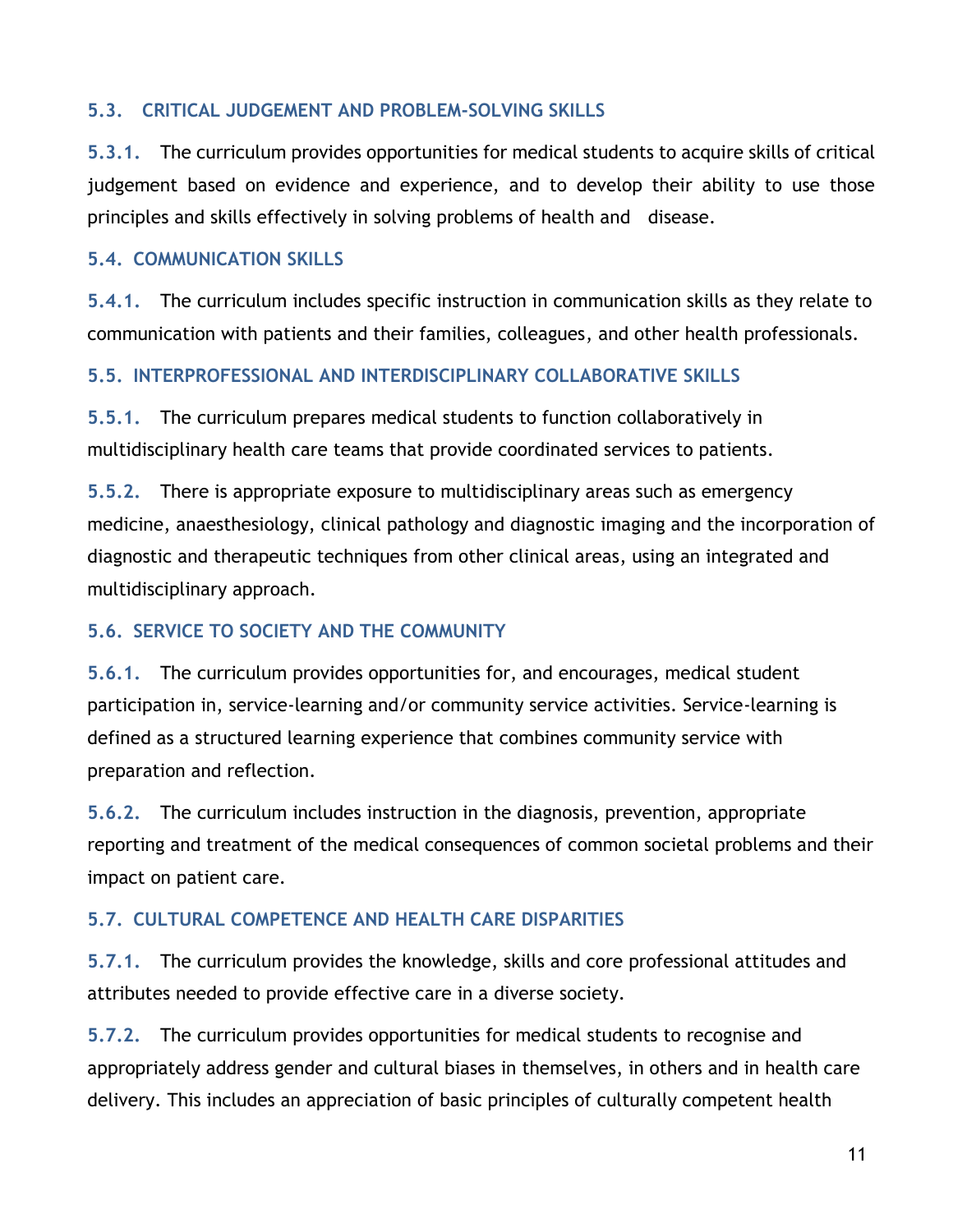care, the impact of disparities in health care on medically underserved populations and the potential solutions to eliminate these disparities.

# **5.8. MEDICAL ETHICS**

**5.8.1.** The curriculum includes instruction in medical ethics prior to and during medical student participation in patient care activities.

**5.8.2.** Medical students are required to behave ethically in caring for patients and in relating to patients' families and others involved in patient care.

# **5.9. SCIENTIFIC METHODS AND CLINICAL TRANSLATIONAL RESEARCH**

**5.9.1.** The curriculum includes instruction in the scientific method and in the ethical principles of clinical and translational research, including the ways in which such research is conducted, evaluated, explained to patients, and applied to patient care.

**5.9.2.** Medical schools make available opportunities for medical students to participate in research and other scholarly activities of the faculty.

# **STANDARD 6: CURRICULAR IMPLEMENTATION AND EVALUATION**

The school has a faculty committee that oversees the medical education programme and has responsibility for the overall design, management, and evaluation of a coherent and coordinated preclinical and clinical curriculum.

# **6.1. LENGTH OF THE CURRICULUM**

**6.1.1.** The length of the medical school programme from entry to graduation is no less than 130 weeks and is offered over four academic years.

**6.1.2.** The clinical curriculum is presented in an integrated and multidisciplinary approach to include the following clinical subjects:

- Internal medicine of not less than 12 weeks
- Surgery of not less than 12 weeks
- Paediatrics of not less than 6 weeks
- Obstetrics and gynaecology of not less than 6 weeks
- Psychiatry of not less than 6 weeks
- Clinical electives of not less than 24 weeks

and preferably family medicine of not less than four weeks. This may be offered as a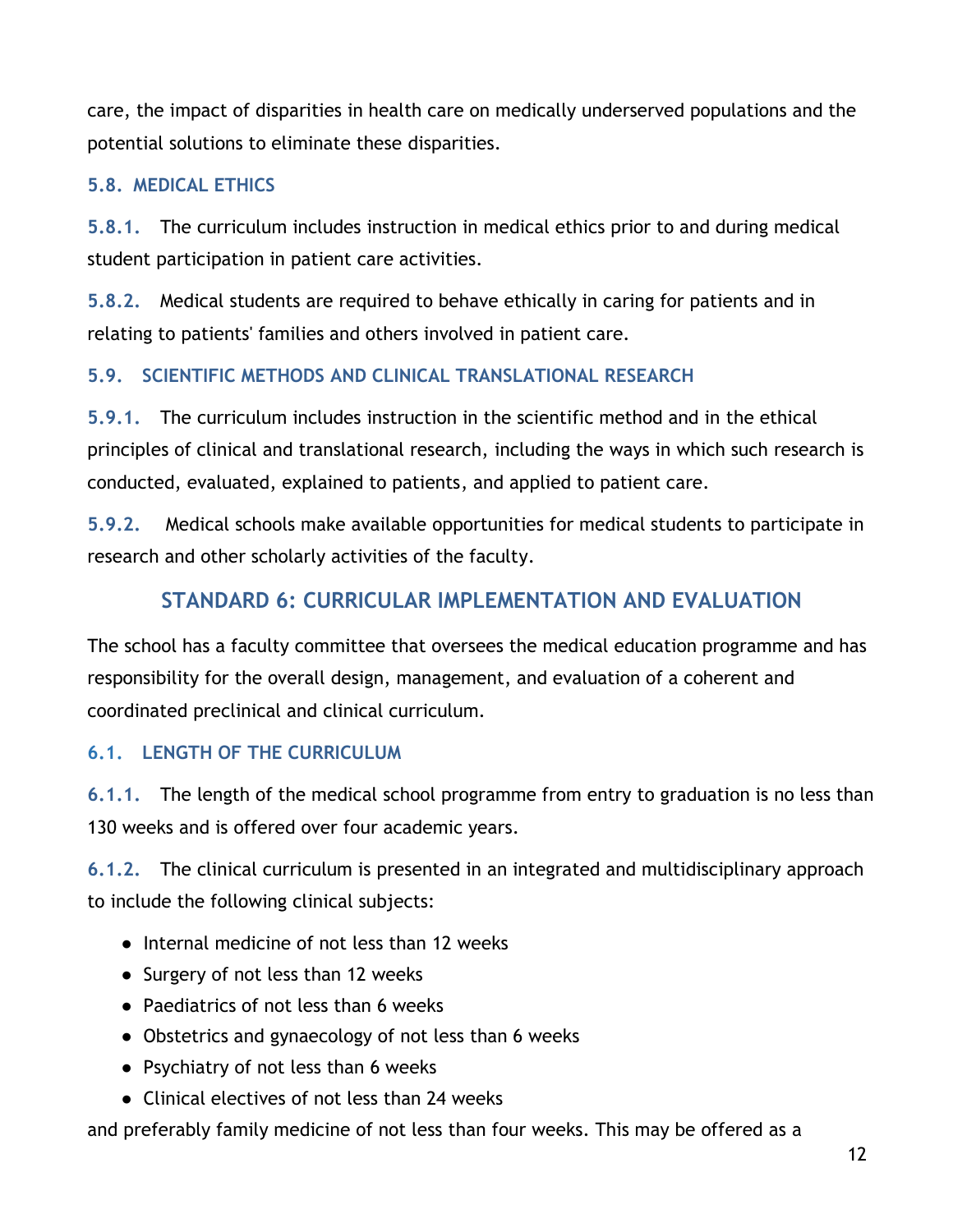separate rotation or integrated into a primary care discipline.

**6.1.3.** Except for electives, all courses are completed at the parent medical school and affiliated facilities.

# **6.2. CURRICULUM COMMITTEE**

**6.2.1.** The curriculum committee is responsible for the development, integration and implementation of all components of the preclinical and clinical programme, including the objectives for each required curricular segment, instructional and assessment methods appropriate for the achievement of those objectives, content and content sequencing.

**6.2.2.** The curriculum committee ensures that medical education programme objectives are used to guide the content selection and to review and revise the curriculum.

**6.2.3.** The curriculum committee designs a programme which has an orderly sequence of courses and allows students to acquire an understanding of basic scientific knowledge fundamental to medicine.

**6.2.4.** The curriculum committee considers the demand for new courses as advances occur in the field of medicine and balances these demands with the need to produce a wellbalanced curriculum that students have sufficient time to assimilate.

**6.2.5.** The curriculum committee conducts regular reviews and updates of the curricular content and evaluations of basic science courses, clerkship, and teacher quality. This is necessary to allow for the addition of advances in the field of medicine, to ensure that programme quality is maintained and that medical students achieve all programme objectives and participate in all required courses and clinical experiences.

**6.2.6.** The curriculum committee, the medical school administration and the school leadership ensure that effective policies and procedures are in place regarding the appropriate allocation of time medical students spend in required preclinical and clinical activities.

# **6.3. PRE-CLINICAL BASIC SCIENCE**

**6.3.1.** The preclinical basic science courses include appropriate biomedical, behavioural and social/economic science to support the student's understanding of contemporary medical scientific knowledge as well as the concepts and methods fundamental to their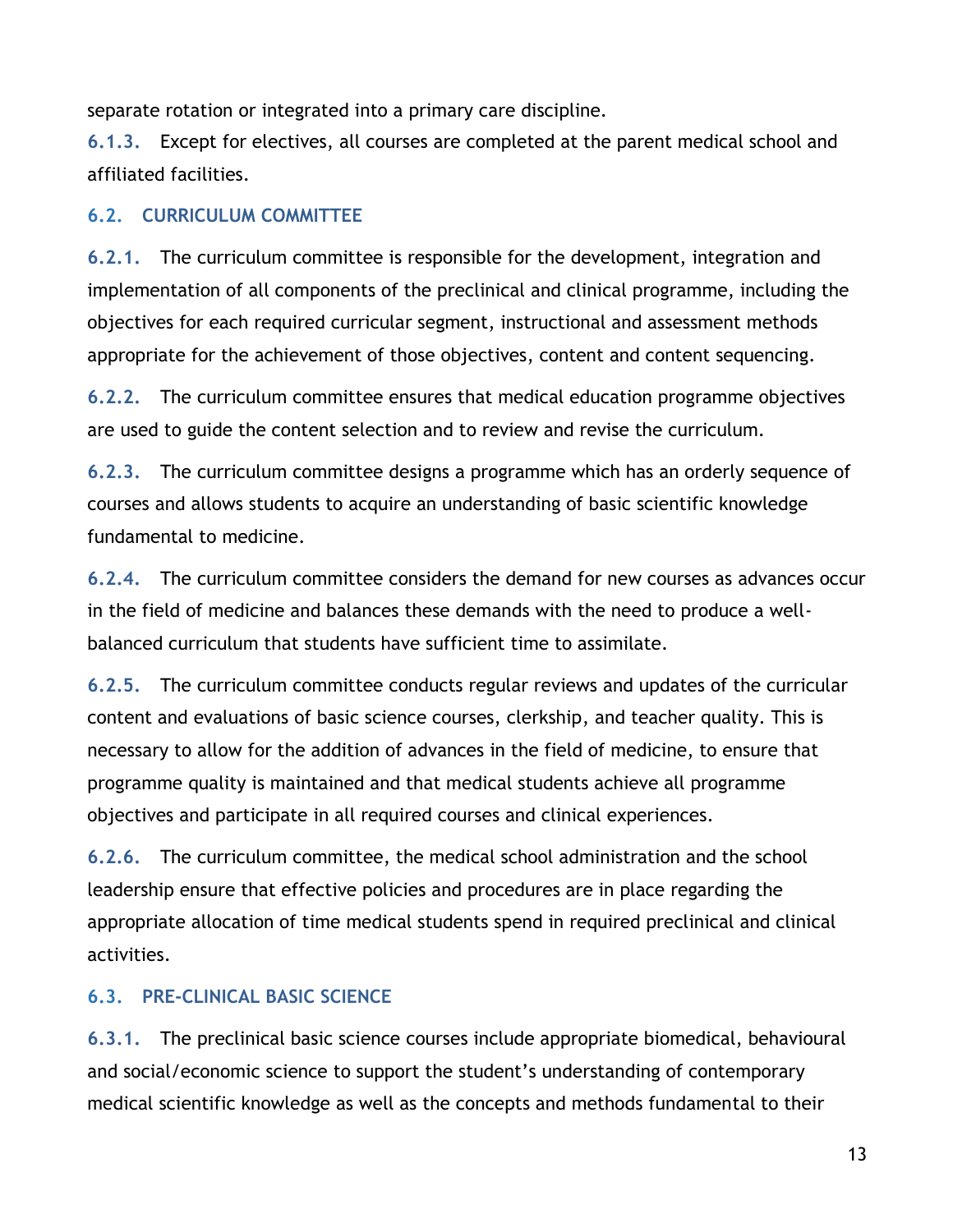application to the health of individuals and populations.

**6.3.2.** The preclinical curriculum includes education in anatomy, biochemistry, physiology, microbiology and immunology, pathology, pharmacology and therapeutics, medical ethics and preventive medicine.

**6.3.3.** The management of the preclinical curriculum involves the faculty and the administration participating in an integrated manner.

**6.3.4.** Instruction includes laboratory and practical opportunities for the direct application of the scientific method, accurate observation of biomedical phenomena and critical analysis of data.

**6.3.5.** Although not intended to substitute for classroom instruction, the latest self- paced computer-based tutorial equipment and software are used to supplement classroom and practical instruction. The computer hardware and software are of appropriate quality, quantity and accessibility to render a meaningful and in-depth review of classroom and laboratory materials.

# **6.4. CLINICAL SCIENCES**

**6.4.1.** The types of patients and clinical conditions that medical students are required to encounter, the clinical skills to be performed by medical students, the appropriate clinical settings for these experiences and the expected levels of medical student responsibility are determined by the curriculum committee.

**6.4.2.** A sufficient number of patients representing a broad range of commonly occurring diseases is available for students to study on a daily basis.

**6.4.3.** Instruction is supervised by the faculty and centered on patients and their illnesses.

**6.4.4.** Clerkship objectives are clearly delineated and distributed to the students and the supervising faculty at least two weeks in advance of the beginning of each rotation.

**6.4.5.** The medical school faculty ensures that the curriculum includes clinical experiences in both outpatient and inpatient settings. The proportion of time spent in inpatient and ambulatory settings may vary according to local circumstances, but in such cases the course or clerkship director assures that limitations in learning environments do not impede the accomplishment of objectives.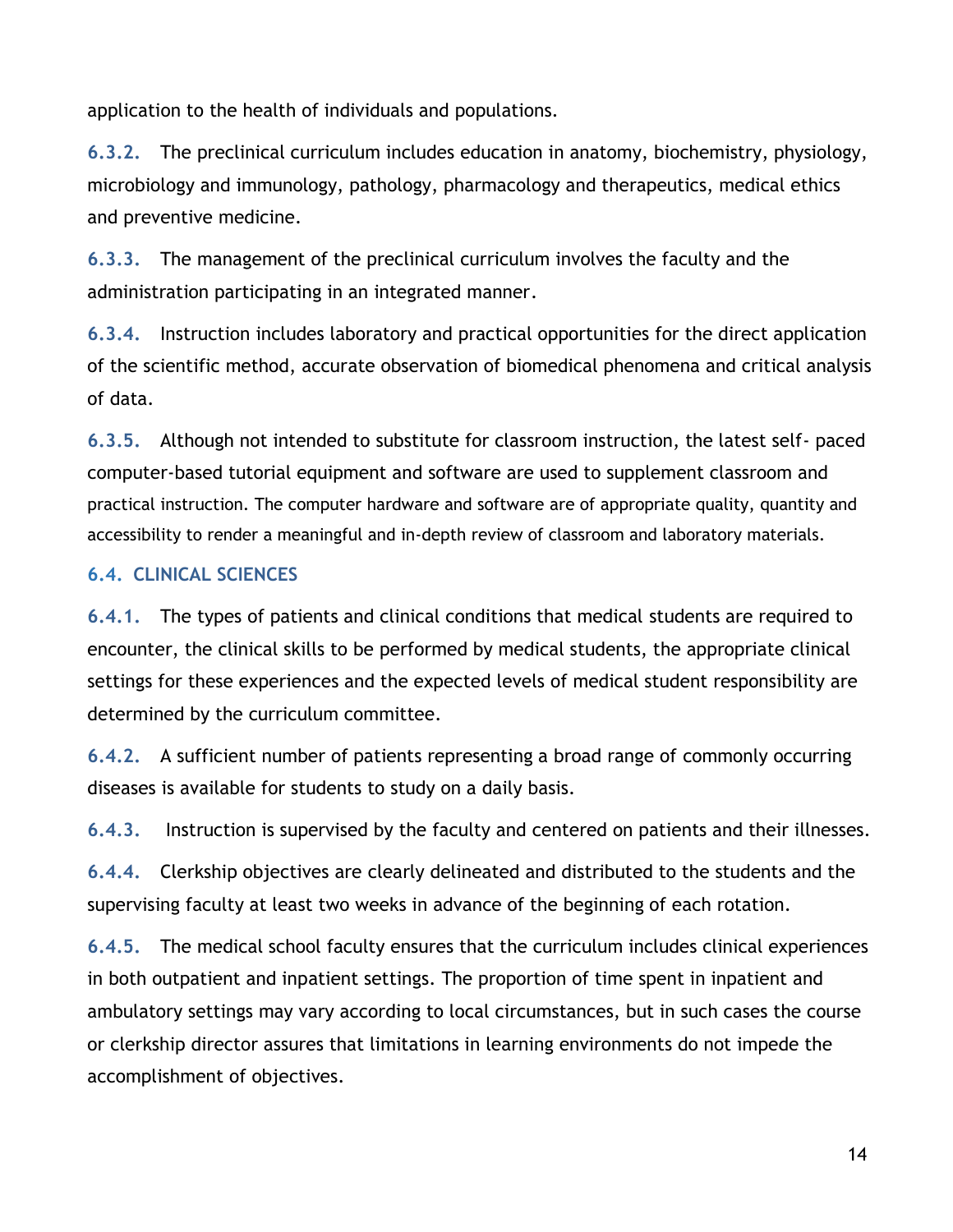# **6.5. CLINICAL SITE MONITORING AND OVERSIGHT TO ENSURE COMPARABILITY**

**6.5.1.** The medical school's academic officers are responsible for the conduct and quality of the educational programme and for assuring the adequacy of faculty at all educational sites.

**6.5.2.** The principal academic officer at each teaching site is administratively responsible to the CAO of the medical school conducting the educational programme.

**6.5.3.** The faculty in each discipline at all sites are functionally integrated by appropriate administrative mechanisms.

**6.5.4.** There is a single standard for the assessment of all medical students across geographically separate campuses.

**6.5.5.** The school provides central oversight to monitor and ensure completion by all medical students of required clinical experiences in the medical education programme and remedies any identified gaps to ensure comparable educational experiences and equivalent methods of assessment across all locations within a given course and clerkship.

**6.5.6.** The faculty members in each discipline are held accountable for medical student education that is consistent with the objectives and performance expectations established by the course or clerkship leadership.

**6.5.7.** To monitor the breadth of clinical exposure students have received, the faculty regularly reviews patient logs, charts, and the students' disease entities / procedures/ skills checklists. This is to ensure that each student has been exposed to the breadth of patients, diseases and procedures as stipulated by the medical school's curriculum, irrespective of clinical site location.

**6.5.8.** The school ensures that there are alternative opportunities (through simulation, videos etc.) for medical students to gain exposure to an adequate breadth of patient diseases in situations where this exposure is lacking during the clerkship.

#### **6.6. RESIDENT PARTICIPATION IN MEDICAL STUDENT EDUCATION**

**6.6.1.** Each medical student in a medical education programme participates in one or more required clinical experiences conducted in a health care setting in which he or she works with resident physicians currently enroled in an accredited programme of graduate medical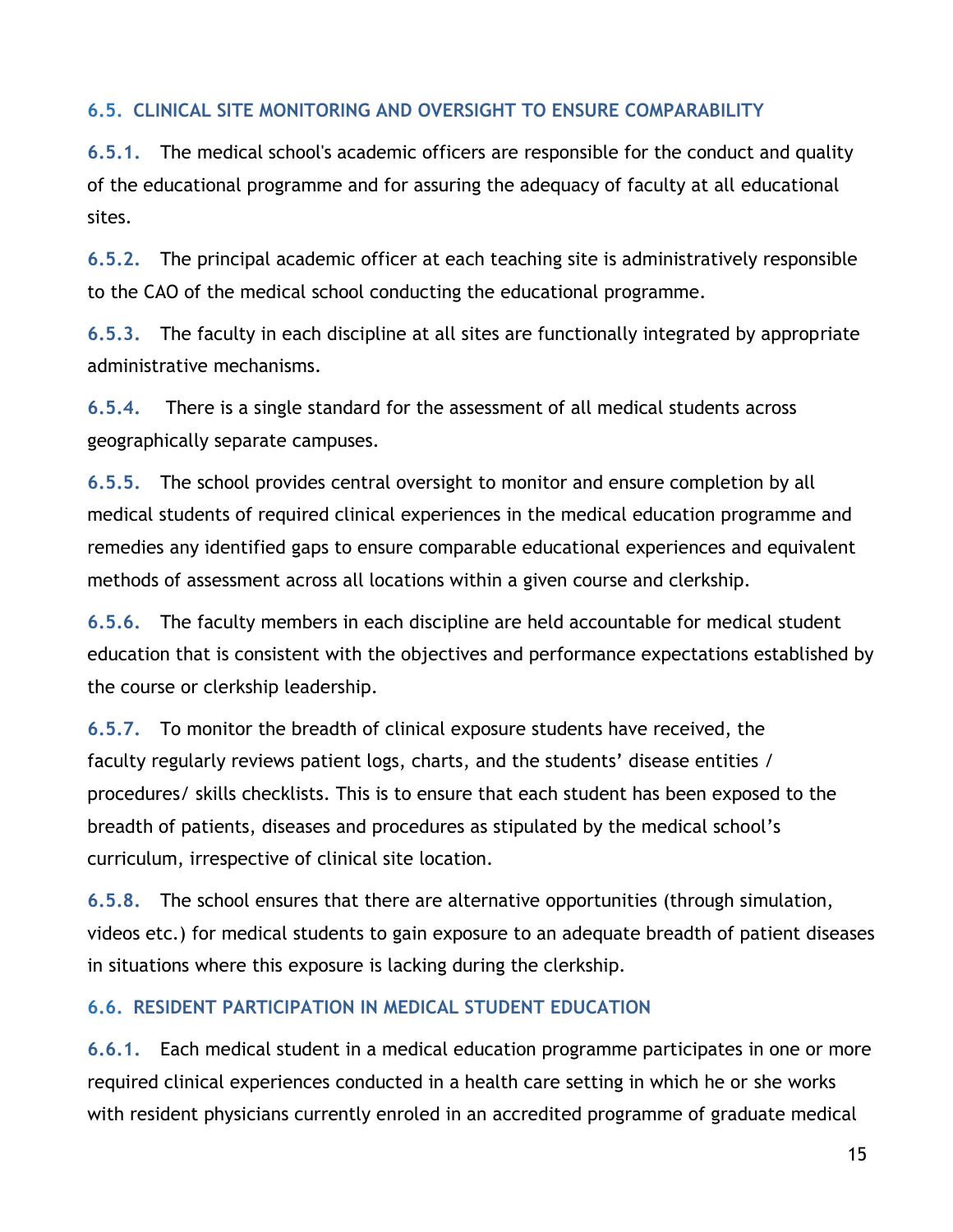education.

# **6.7. SCHOOL ATTENDANCE POLICY**

**6.7.1.** The school develops and implements a student attendance policy to identify students with excessive absenteeism so that appropriate action may be taken by the school. Follow up actions include counselling, course failure, probation, or student dismissal.

# **6.8. EVALUATION OF THE CURRICULUM**

**6.8.1.** The school regularly evaluates the effectiveness of its medical programme by documenting the achievement of its students and graduates in verifiable ways that show the extent to which institutional and programme goals and objectives are being met.

**6.8.2.** The school has formal processes in place to collect and review medical student feedback and evaluations of their preclinical and clinical education courses, clerkships, teachers, and other relevant information.

**6.8.3.** The school continuously evaluates curricular weaknesses, goals, content, effectiveness, instructional methods, and the degree to which the school goals are achieved in order to remedy areas of the preclinical and clinical curricula which require strengthening. Curricular effectiveness can be measured by student attrition rate, student performance on standardised examinations, percentage of eligible graduates passing United States Medical Licensing Examination (USMLE) and professional licensing examinations and sampling the opinions of students and graduates.

**6.8.4.** Research to encourage efficiency and to improve the effectiveness of medical education is encouraged.

# **STANDARD 7: STUDENT TEACHING, SUPERVISION AND ASSESSMENT**

The curriculum content and associated clinical experiences relate to each organ system, each phase of the human life cycle and continuity of care. In addition, topics cover prevention, acute, chronic, rehabilitative, end-of-life and primary care in order to prepare the students for the many aspects of their future lives as physicians.

# **7.1. CLINICAL TEACHING AND EXPERIENCE**

**7.1.1.** All instruction in the clinical sciences includes an appropriate volume of lectures, conferences, faculty teaching rounds and resident rounds each week.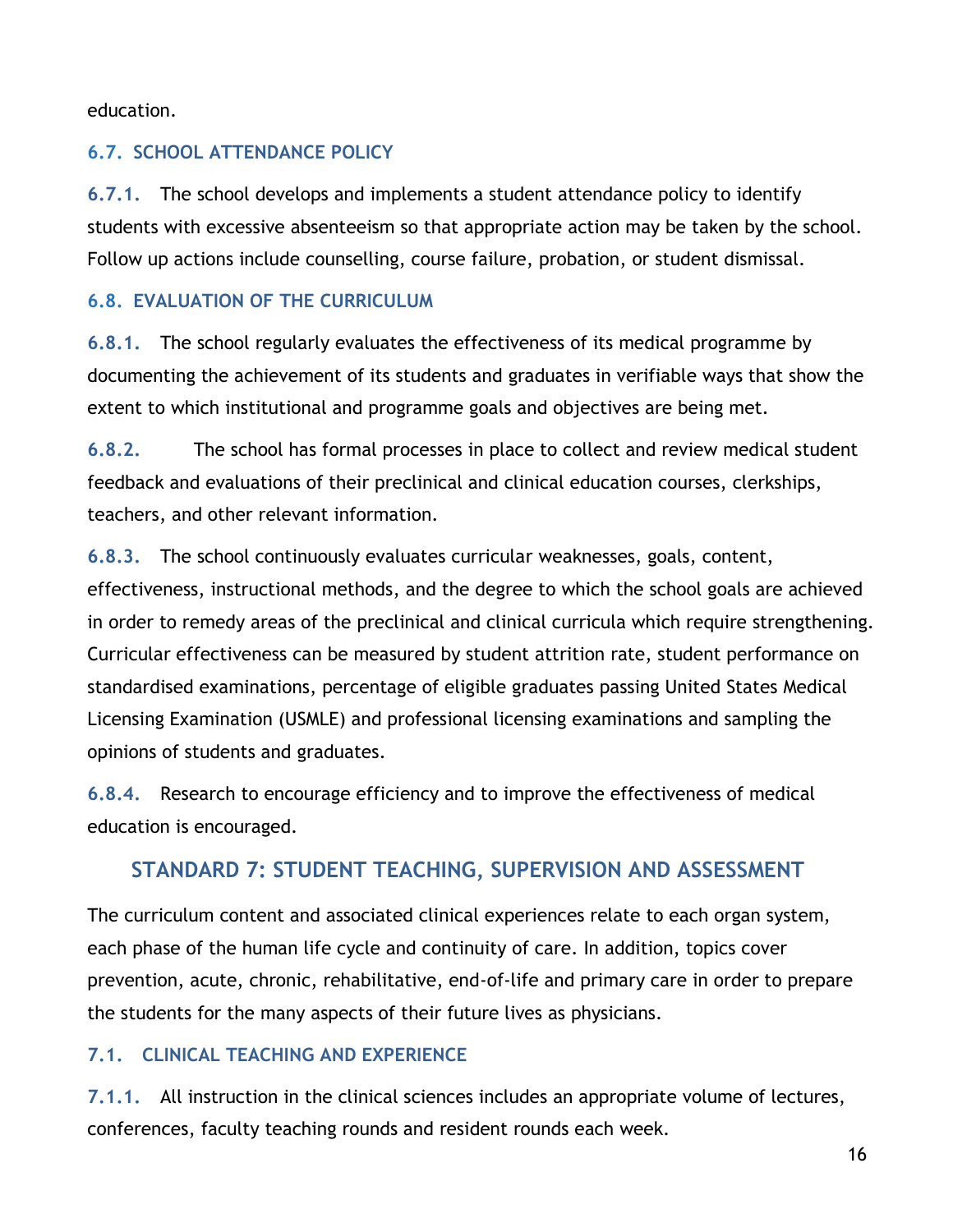**7.1.2.** Each medical student is assigned new and existing patients to work up and to follow each week.

**7.1.3.** The faculty reviews and critiques the students' workups and presentations on a regular basis.

**7.1.4.** All clerkship students maintain patient logs to monitor the number and variety of patients seen.

**7.1.5.** Each clerkship builds in adequate free time to enable students to read and study and reflect on the lessons and cases of the day.

**7.1.6.** There is a process in place to monitor student work hours at each clinical site.

**7.1.7.** The school assumes responsibility for the assignment of medical students to each location. The student is notified of all away assignments (including electives) in a timely manner. A medical student with an appropriate rationale can request an alternative assignment where circumstances allow.

#### **7.2. SENIOR ELECTIVES**

**7.2.1.** The curriculum includes elective opportunities that supplement required learning experiences, permit medical students to gain exposure to and expand their understanding of medical specialties, and pursue their individual academic interests.

**7.2.2.** A centralized system, overseen by the clinical dean and administered by the school management, is in place at the parent school to review the proposed extramural elective prior to approval and to ensure the return of a performance assessment of the student and an evaluation of the elective by the student upon completion.

**7.2.3.** Available information on each elective includes potential risks to the health and safety of patients, students, and the community, the availability of emergency care, the possibility of natural disasters, political instability and exposure to disease. It also includes the need for additional preparation prior to, support during, and follow-up after the elective, the level and quality of supervision and any potential challenges to the code of medical ethics adopted by the home school.

# **7.3. STUDENT SUPERVISION**

**7.3.1.** Oversight includes providing a structured environment for students to learn and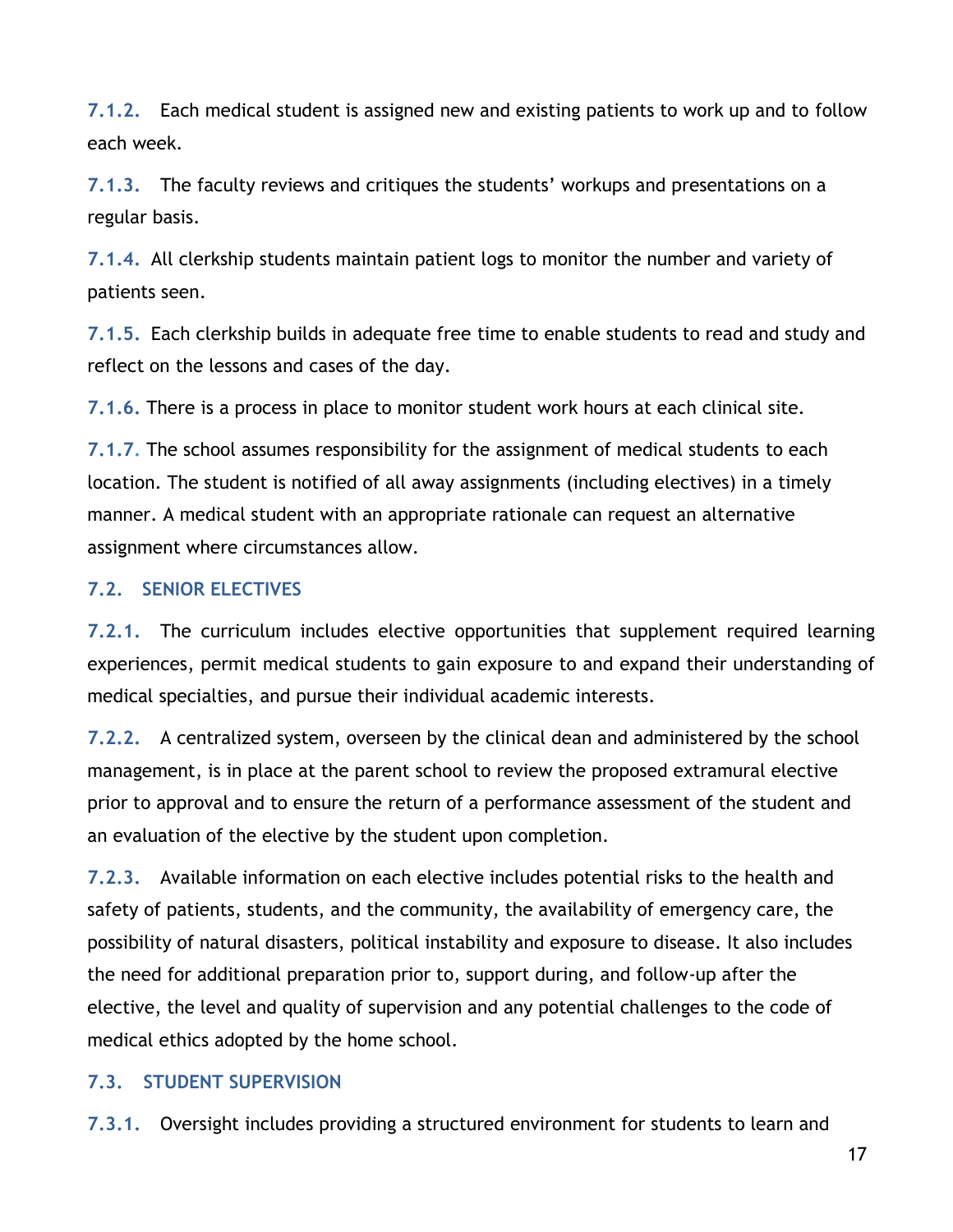work that is controlled by the medical school, scheduling adequate study time, providing students with practice opportunities, and monitoring student clinical experience to ensure that students meet the defined clerkship objectives.

**7.3.2.** Students in situations involving patient care are appropriately supervised at all times in order to ensure patient and student safety, that the level of responsibility delegated to the student is appropriate to his or her level of training and that the activities supervised are within the scope of practice of the supervising health professional.

**7.3.3.** Direct supervision of the medical students is carried out in each clerkship and elective by physicians who are faculty members of the medical school, are available inhouse and have been evaluated for teaching, patient care, and clinical research. Clinical staff may be attending or resident physicians under the supervision of attending physicians.

**7.3.4.** The faculty provides professional and emotional support to alleviate student performance anxiety and to foster an environment that is conducive to student learning.

**7.3.5.** The supervising faculty member acts as a mentor and demonstrates to students the values, attributes and conduct physicians must practice in order to develop trusting working relationships with patients.

#### **7.4. STUDENT ASSESSMENT AND EVALUATION**

**7.4.1.** The school has a comprehensive, fair, and uniform system of formative and summative medical student assessment in both the preclinical and clinical years.

**7.4.2.** The school ensures that all persons who teach, supervise, and/or assess medical students are adequately prepared for those responsibilities.

**7.4.3.** Whatever instructional technique is employed there is a clearly defined body of materials that students are expected to master at the conclusion of the course and a number of tests to be given to evaluate the degree of mastery.

#### **7.5. FORMATIVE ASSESSMENT AND FEEDBACK**

**7.5.1.** The faculty regularly observes, critiques and evaluates the development of appropriate professional attributes in medical students.

**7.5.2.** This includes an assessment with feedback of the student's ability to interpret clinical, laboratory data and diagnostic imaging and to develop simple patient management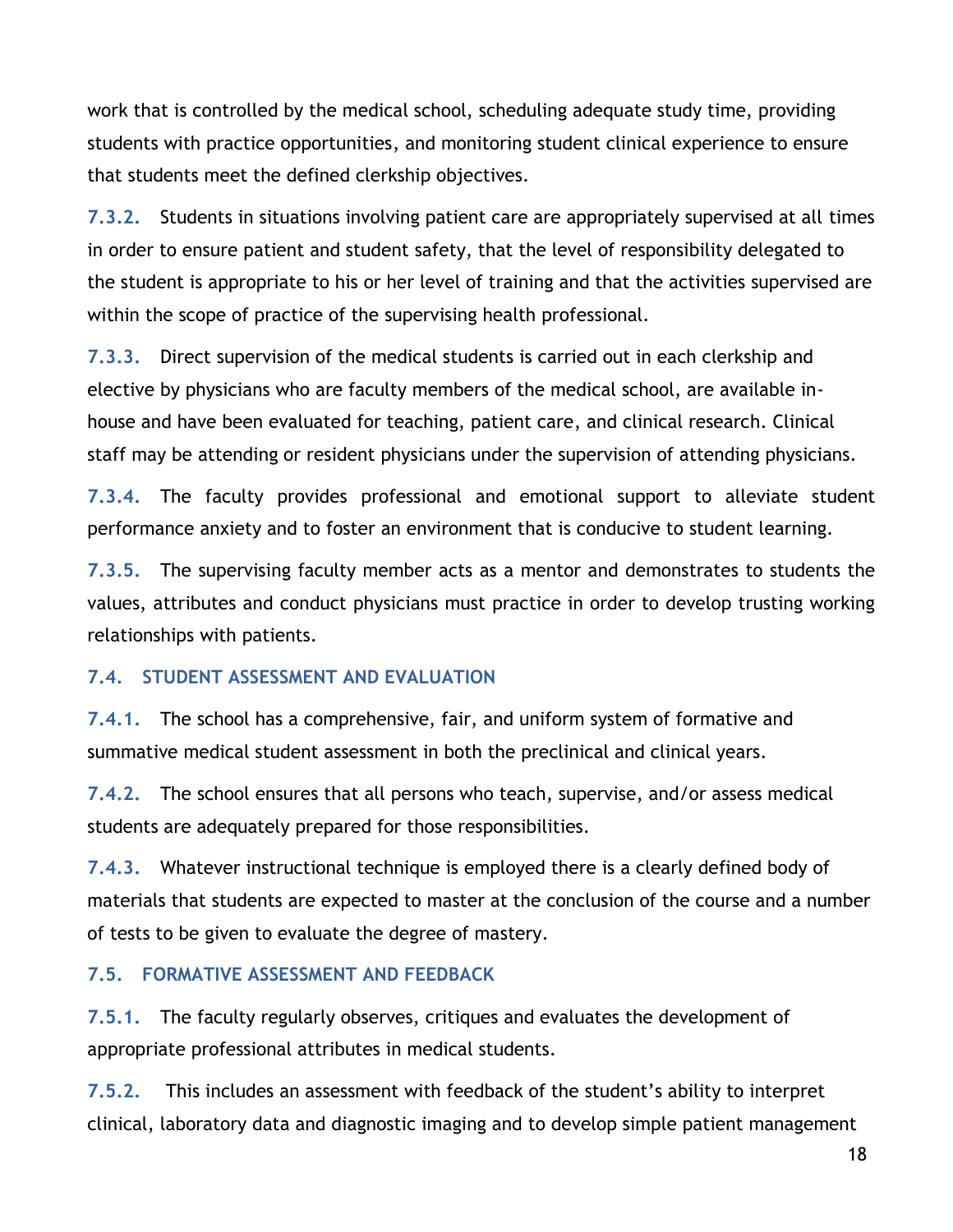plans. This also includes an assessment of the student's problem-solving ability, professionalism and clinical reasoning and communication skills.

**7.5.3.** The school ensures that each medical student is assessed and provided with formal formative feedback early enough during each required preclinical course or clerkship to allow sufficient time for remediation. Formal feedback typically occurs by at least the midpoint of the course or clerkship. For courses/clerkships less than four weeks in length alternative means by which a medical student can measure his/her progress are provided.

**7.5.4.** As student proficiency grows and their knowledge expands, the faculty assign greater responsibilities, to correspond with student abilities.

**7.5.5.** The faculty requires students to write daily progress notes. Depending on hospital policy these may or may not become part of the permanent patient record. The faculty promptly reviews progress notes, critiques them, and give the students timely feedback.

**7.5.6.** Where laws or institutional policy prohibits medical students from writing orders, the school may fulfil this provision by substituting similar tasks which conform to local practices.

#### **7.6. SUMMATIVE EVALUATION**

**7.6.1.** The faculty evaluates each student in the preclinical and clinical years at the end of each course and core clerkship by various methods including Objective Structured Clinical Examinations, oral examinations, written examinations, and standardized patients, case reports submitted by the student and narrative evaluations based upon direct observation of the student. The narrative statements include written explanations for any failure and persistent marginal performance by the student.

**7.6.2.** Student evaluations are regular and provide students prompt feedback on their performance, so that remedial action may be taken.

**7.6.3.** Final grades are available within six weeks of the end of a course or clerkship.

# **7.7. PREPARATION OF RESIDENT AND NON-FACULTY INSTRUCTORS**

**7.7.1.** Residents, graduate students, postdoctoral fellows and other instructors who supervise or teach medical students are familiar with the learning objectives of the course or clerkship and prepared for their roles in teaching and assessment.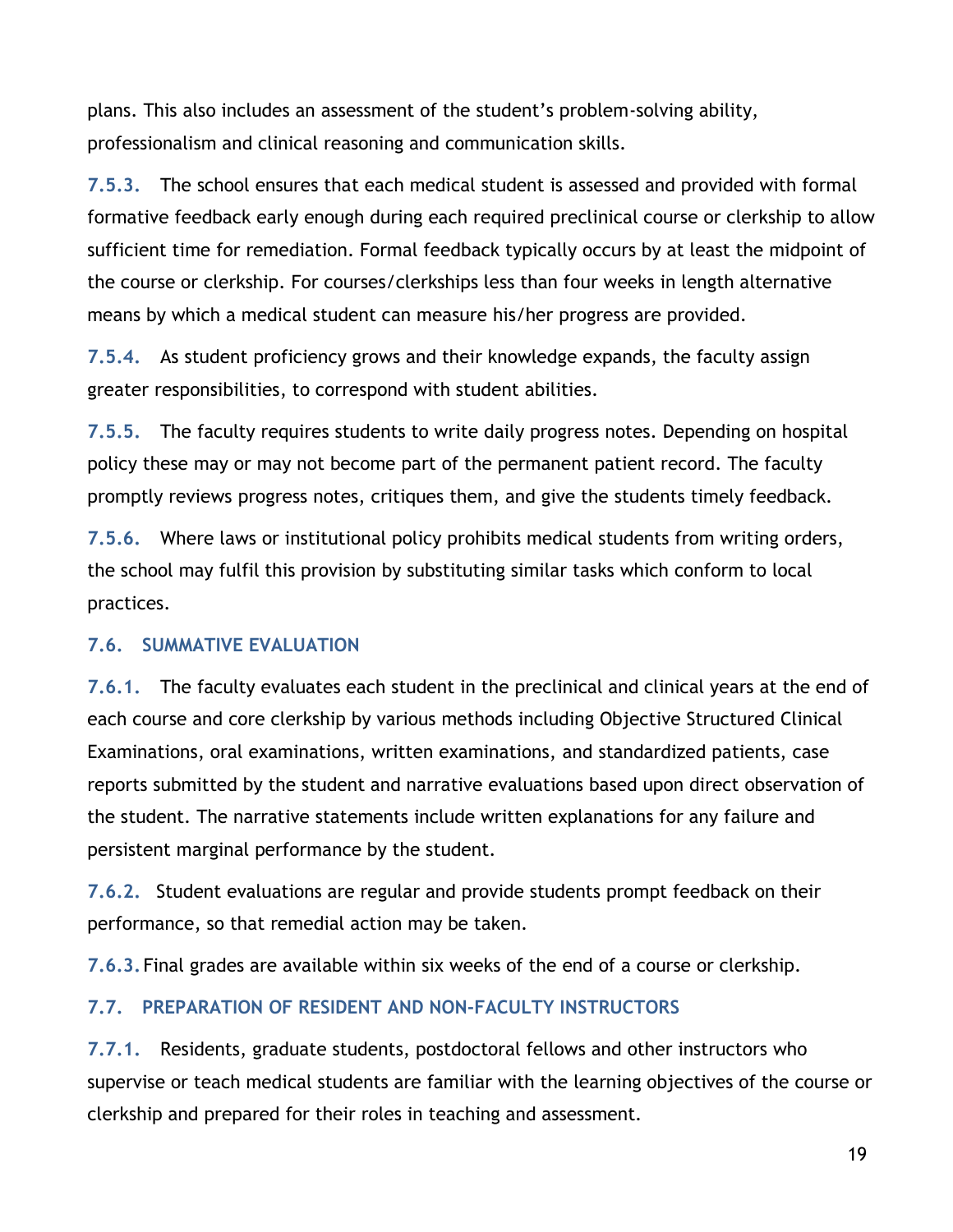**7.7.2.** The school provides resources to enhance residents' and non-faculty instructors' teaching and assessment skills and provides central monitoring of their participation in those opportunities.

# **STANDARD 8: ADMISSIONS**

The school admits only those new and transfer students who possess the knowledge, integrity and personal and emotional characteristics that are necessary to become effective physicians.

# **8.1. ADMISSION CRITERIA<sup>7</sup>**

**8.1.1.** The school encourages potential applicants to acquire a broad undergraduate education that includes the study of the humanities, natural sciences, and social sciences as well as the specific premedical course requirements deemed as essential preparation for successful completion of its medical curriculum.

**8.1.2.** Admitted students are fluent in English and at a minimum, possess three years of undergraduate education. However, a baccalaureate degree is preferred.

# **8.2. INFORMATIONAL MATERIALS**

**8.2.1.** Informational, advertising and recruitment materials present a balanced and accurate representation of the mission and objectives of the medical education programme, state academic and other requirements for the medical degree, provide the most recent academic calendar for each curricular option and describe all required courses and clerkships offered by the medical school.

**8.2.2.** These materials include the primary language of instruction, annual costs for attendance, including tuition, fees and required health insurance, standards and procedures for the evaluation, advancement and graduation of its students and its standards for student conduct and procedures for disciplinary action.

**8.2.3.** These materials include technical standards for admission of applicants with a disability, in accordance with legal requirements.

 $7$  Criteria may vary for direct entry / 5 year programs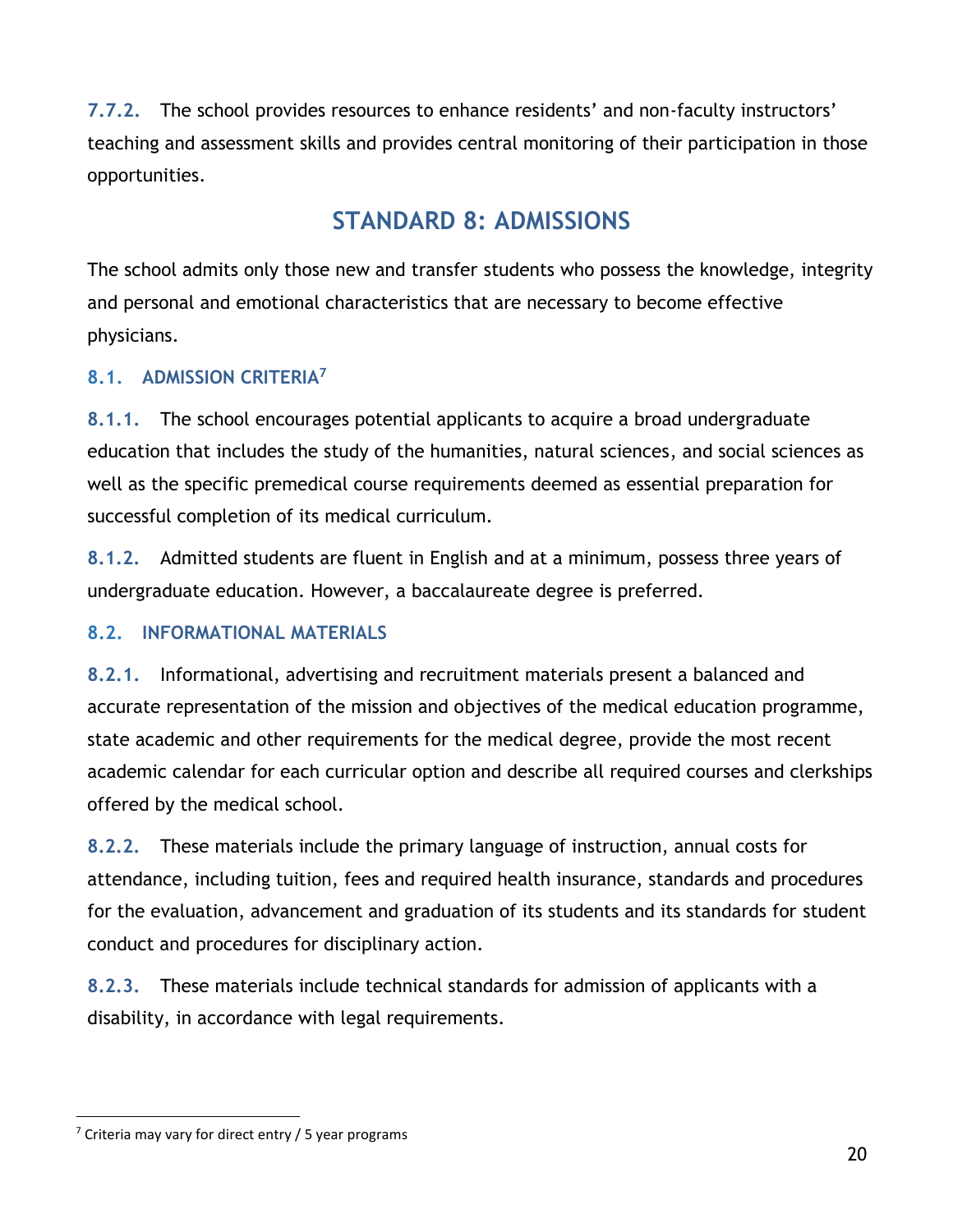#### **8.3. ADMISSIONS COMMITTEE**

**8.3.1.** The medical school faculty establish criteria for student selection, develop and implement effective policies and procedures and make decisions about medical student application, selection, and admission.

**8.3.2.** The responsibility for accepting students to a medical school rests with a formally constituted admission committee. The authority and composition of the committee and the rules for its operation, including voting privileges and the definition of a quorum, are specified in the bylaws or other medical school policies. The committee usually includes medical student members; however, faculty members constitute the majority of voting members at all meetings.

**8.3.3.** The admission committee develops an orderly and uniform process to evaluate and screen applicants for attributes and characteristics that may include grade point average (GPA), the courses in which the applicant was enrolled in college, scores on the Medical College Admission Test (MCAT)<sup>8</sup> or equivalent, proficiency of the applicant's writing and communication, maturity and professionalism, evaluations from college pre-professional committees or undergraduate faculty members and the ability of the applicant to communicate effectively during a personal interview.

**8.3.4.** The committee decisions are not affected by factors such as age, race, sex, gender identity, religion, national origin, financial interest, sexual orientation, inside influence, or by political or financial pressure.

#### **8.4. READMISSION**

**8.4.1.** The school defines its criteria regarding readmission of students who were suspended or dismissed for academic and non-academic reasons. These meet or exceed the school's admission standards.

#### **8.5. TRANSFER STUDENTS**

**8.5.1.** The school ensures that any student accepted for transfer or admission with advanced standing demonstrates academic achievements, completion of relevant prior coursework, and other relevant characteristics comparable to those of the medical students in the class

<sup>8</sup> MCAT is mandatory for US Students/ US Nationals who receive Federal Loans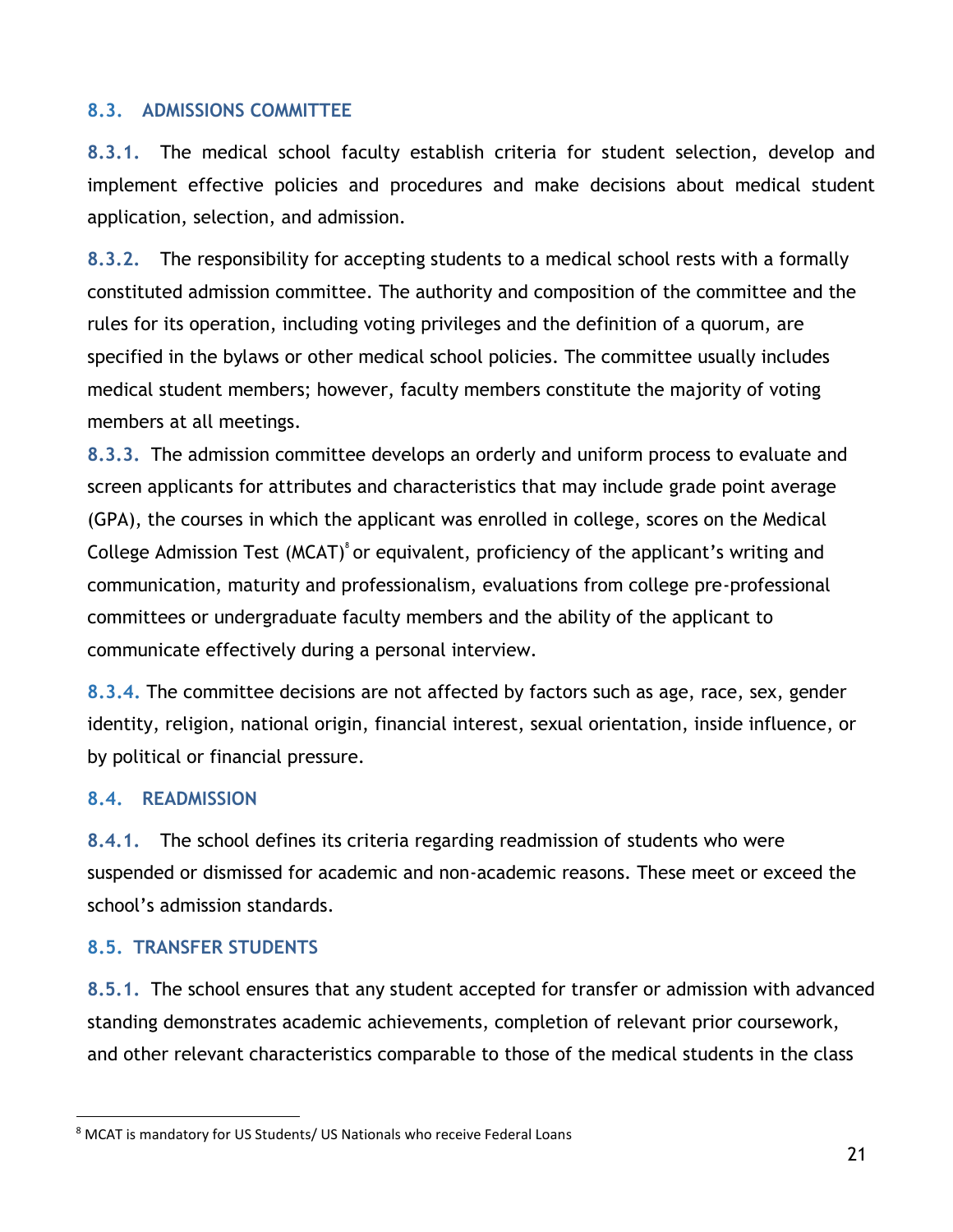that he or she would join. Except in rare and extraordinary personal or educational circumstances no transfer is permitted beyond the second year.

# **8.6 VISITING STUDENTS**

**8.6.1.** The school establishes a policy regarding acceptance of visiting students from other schools and admits only those individuals who possess comparable qualifications and skills to its own students.

**8.6.2.** The school formally registers visiting students, maintains an accurate record of their names, schools of attendance and qualifications and transmits to the visiting student's school information on clerkships assigned and clerkship evaluations at their conclusion.

**8.6.3.** The medical school verifies the credentials of each visiting medical student, approves each visiting medical student's assignments, and identifies the administrative office that fulfils each of these responsibilities.

# **8.7. DIVERSITY / PIPELINE PROGRAMS**

**8.7.1.** The school has effective policies and practices in place, and engages in ongoing, systematic, and focused recruitment and retention activities, to achieve mission- appropriate diversity among its students, faculty, senior administrative staff, and other relevant members of its academic community.

# **STANDARD 9: STUDENT PROMOTION AND EVALUATION**

The medical school has a single set of core standards for the achievement, promotion, and graduation of medical students across all locations affiliated with the school.

# **9.1. POLICY DEVELOPMENT, IMPLEMENTATION AND OVERSIGHT**

**9.1.1.** The faculty develops and implements effective policies and procedures regarding, and makes decisions about, medical student assessment, promotion, graduation, and any disciplinary action.

**9.1.2.** The school monitors the progress of students throughout each preclinical course and clinical clerkship, promotes only those who make satisfactory academic progress, and graduates only those who successfully complete the programme.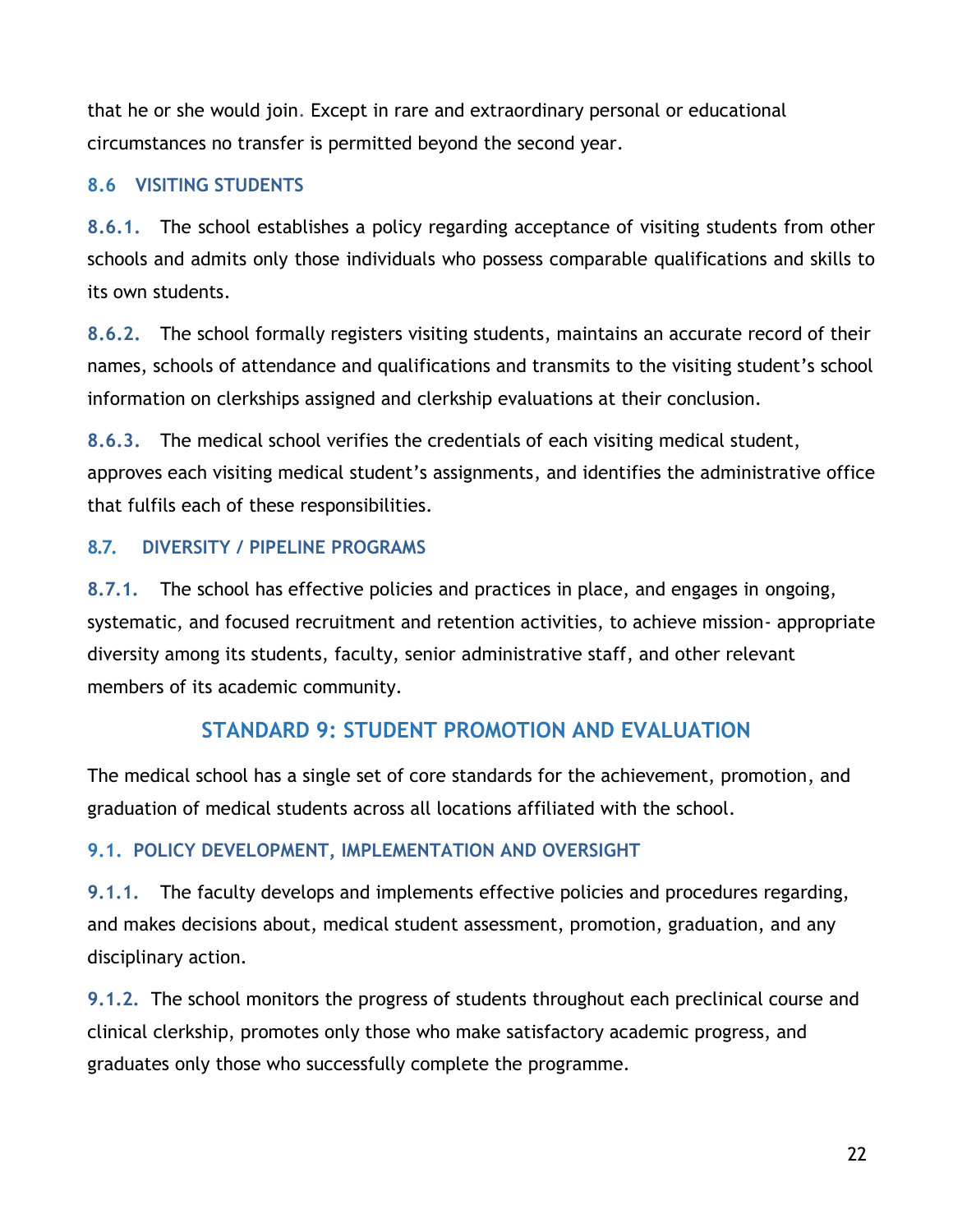# **9.2. STUDENT PROMOTION AND EVALUATION COMMITTEE**

**9.2.1.** The school ensures that faculty members with appropriate knowledge and expertise set standards of achievement in each required learning experience in the medical education programme. This responsibility may be delegated to a Student Promotion and Evaluation Committee composed of faculty members.

**9.2.2.** The student promotion and evaluation committee define and recommend to the CAO the degree of academic proficiency a student must attain before he/she is promoted to the next academic level and ultimately to graduation.

**9.2.3.** The student promotion and evaluation committee publish its rules and enforces them consistently throughout the school and across all clinical sites.

#### **9.3. STUDENT EVALUATION**

**9.3.1.** If, in the opinion of the ACCM Board, the USA is the primary location of a school's core rotations, then it is a requirement that all students attending the school will pass USMLE Step 1 prior to proceeding to clinical training at any of the clinical sites operated by the School.

**9.3.2.** The medical school sets a goal of achieving and maintaining an 85% pass rate of firsttime takers in USMLE Step 1**.**

**9.3.3**. The school ensures that, throughout the clinical clerkships, there is a centralised system in place employing a variety of assessment tools, including direct observation, to assess student achievement of the knowledge, core clinical skills, behaviours, and attitudes systematically and sequentially as specified in the medical education objectives and required for promotion and graduation.

**9.3.4.** The methods adequately discriminate different degrees of student performance among those who are enroled in the educational programme.

**9.3.5.** Each academic department or division develops and consistently enforces the same proficiency standards that students at both the parent medical school campus and clinical sites, acquire at the conclusion of the course of clerkship.

**9.3.6.** Based on direct interaction and observation, the supervising faculty make objective evaluations of the student's professional demeanour, behaviour and working relationship with patients, family of patients, colleagues and other health care professionals.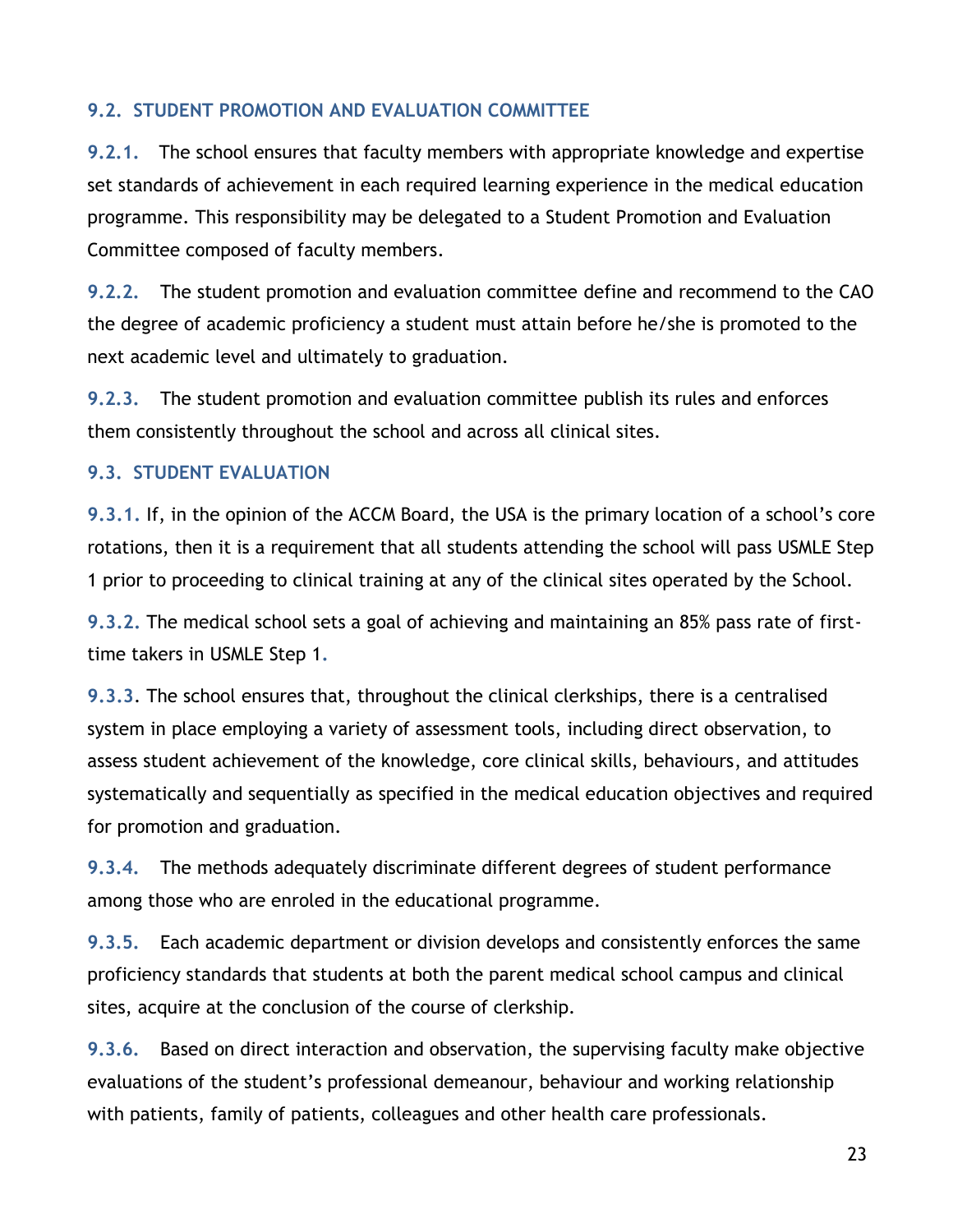**9.3.7.** A narrative description of a medical student's performance is a component of the assessment in each required preclinical course and clerkship whenever teacher- student interaction permits this form of assessment.

#### **9.4. STUDENT PROMOTION AND ADVANCEMENT**

**9.4.4.** The faculty and the CAO enforce the Student Promotion and Evaluation Committee's student performance standards for promotion consistently for each course and across all sites.

#### **9.5 STUDENT GRADUATION**

**9.5.1.** The school has a common standard for the graduation of all medical students from the school irrespective of future country of practice. This standard includes satisfactory completion of all pre-clinical coursework, clinical clerkships and assessment of the critical knowledge, skills and professional attitudes of a physician expected by the academic community and society.

**9.5.2.** Various methods of assessment for graduation are used including those outlined for summative evaluation in **Standard 7.6.1,** USMLE Step 2CK and alternative standardised exams. Methods of assessment of clinical competency include USMLE Step 2CS and Objective Structured Clinical Examinations (OSCEs). Standardised examinations and OSCEs are administered /overseen by external agencies / examiners who do not have a conflict of interest with, or appointment to, the School or any affiliated organization. The panel of external examiners will be subject to annual review by ACCM.

**9.5.3.** Those methods of assessment for graduation used by the school apply equally to all students in that school. This is published in all information materials provided by the school.

#### **9.6. STUDENT DISMISSALS**

**9.6.1.** Through the faculty committee on student promotion and evaluation, the school develops policies and procedures for dismissal of students who fail to meet the academic and/or behavioural standards of the school. Dismissal procedures include provisions for due process and appeal.

**9.6.2.** The standards are published and made available to students upon their matriculation.

**9.6.3.** The school ensures a fair and formal process for taking an action which may affect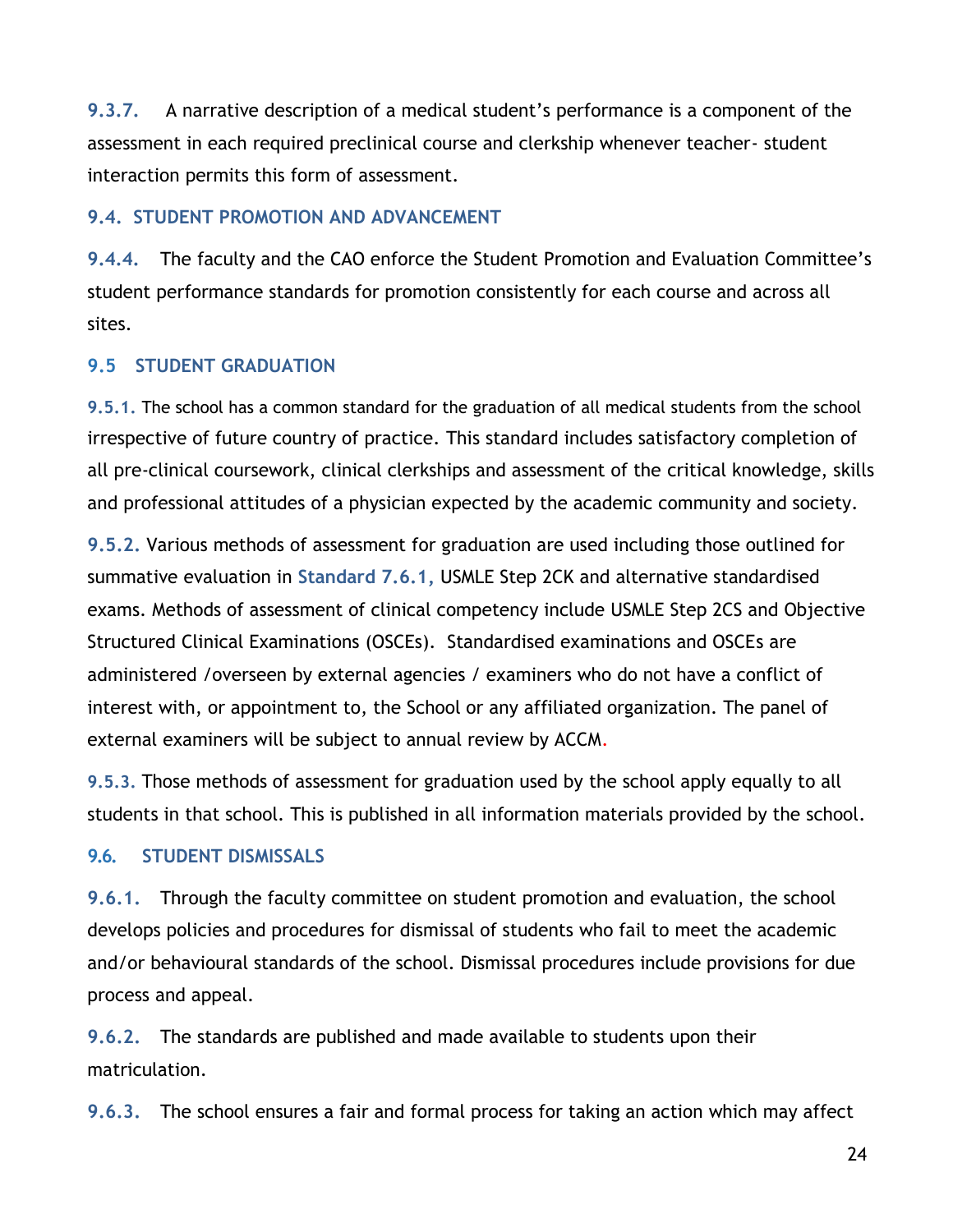the status of a medical student. This includes providing timely notice of impending action, disclosure of evidence on which any actions would be based, an opportunity for the medical student to respond and an opportunity to appeal any adverse decisions relating to promotion, graduation, or dismissal.

# **STANDARD 10: STUDENT SUPPORT SERVICES**

The school publishes easily accessible information for students regarding the breadth of support services available to them in the preclinical and clinical years and how to access these services. All medical students have the same rights and receive comparable services.

# **10.1. ACADEMIC GUIDANCE, MENTORSHIP AND CAREER COUNSELLING**

**10.1.1.** The school provides orientation to all new students whereby they may become familiar with school services and student regulations.

**10.1.2.** An effective system of academic advising is in place for students that integrates the efforts of faculty, preclinical course and clerkship directors and student affairs staff.

**10.1.3.** A faculty advisor is assigned to each student for academic counselling, including mentoring and advocacy. The advisor counsels students on issues such as additional tutorial support where necessary, course selection, rules governing student conduct, procedures for student appeals and filing grievances.

**10.1.4.** The advising system is such that students obtain academic counseling from individuals who have no role in making assessment or promotion decisions about them.

**10.1.5.** The school has a career advising system through which students can access advice and support regarding issues such as medical specialty and career options, selection of electives, residency programme application and licensure.

**10.1.6.** The school provides a Medical Student Performance Evaluation (MSPE) for the residency application of a medical student (or equivalent letter for alternative postgraduate training), on or after October 1 of the student's final year of the medical education programme.

# **10.2. STUDENT HEALTH AND PSYCHOLOGICAL SUPPORT**

**10.2.1.** The school provides timely access to needed preventive, diagnostic and therapeutic medical services for its students at sites in reasonable proximity to their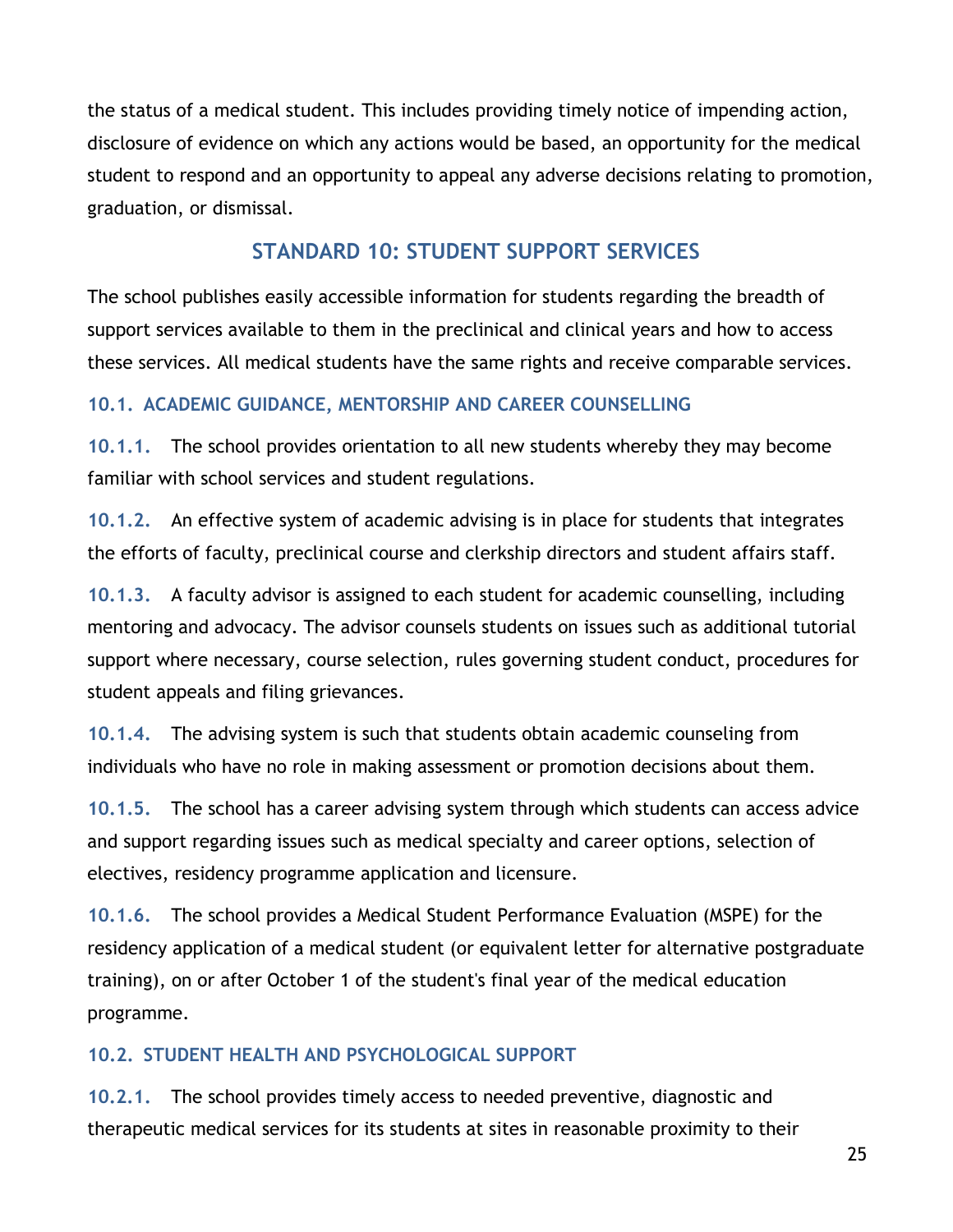locations and facilitates leave from studies where medically necessary.

**10.2.2.** The school supports students in their adjustment to the challenges and the demands of medical education.

**10.2.3.** Students have access to confidential professional psychological counselling and psychiatric services where necessary.

**10.2.4.** Health professionals who provide medical/psychological/psychiatric services to a student may not be involved in the student's academic assessment or promotion unless exceptional circumstances exist.

**10.2.5.** The school ensures that health insurance and disability insurance are available and publicised to medical students and their dependents.

**10.2.6.** The school delivers an immunisation programme to all students based on the current guidelines in place in the locations where students are based or will rotate, and monitors compliance with the programme.

**10.2.7.** Medical students may be exposed to infectious and environmental hazards during their educational programme. The school has a policy in place that informs all students about methods of prevention, the procedures for care and treatment to be followed after potential exposure BEFORE undertaking any educational activities that would place them at risk. The school also informs students who may have an infectious/environmental disease or disability of any implications for their educational activities.

#### **10.3. FINANCIAL GUIDANCE**

**10.3.1.** The school provides prospective students with a detailed summary of the estimated financial cost of the tuition and personal living expenses necessary to complete the entire programme of study.

**10.3.2.** The school counsels students on their student loan indebtedness, provides advice on the options for financial aid and debt management and their responsibility for repayment as needed during the programme of study.

**10.3.3.** The school complies with all government regulations with respect to its administration and management of student aid programmes and seeks to ensure a low student loan default rate.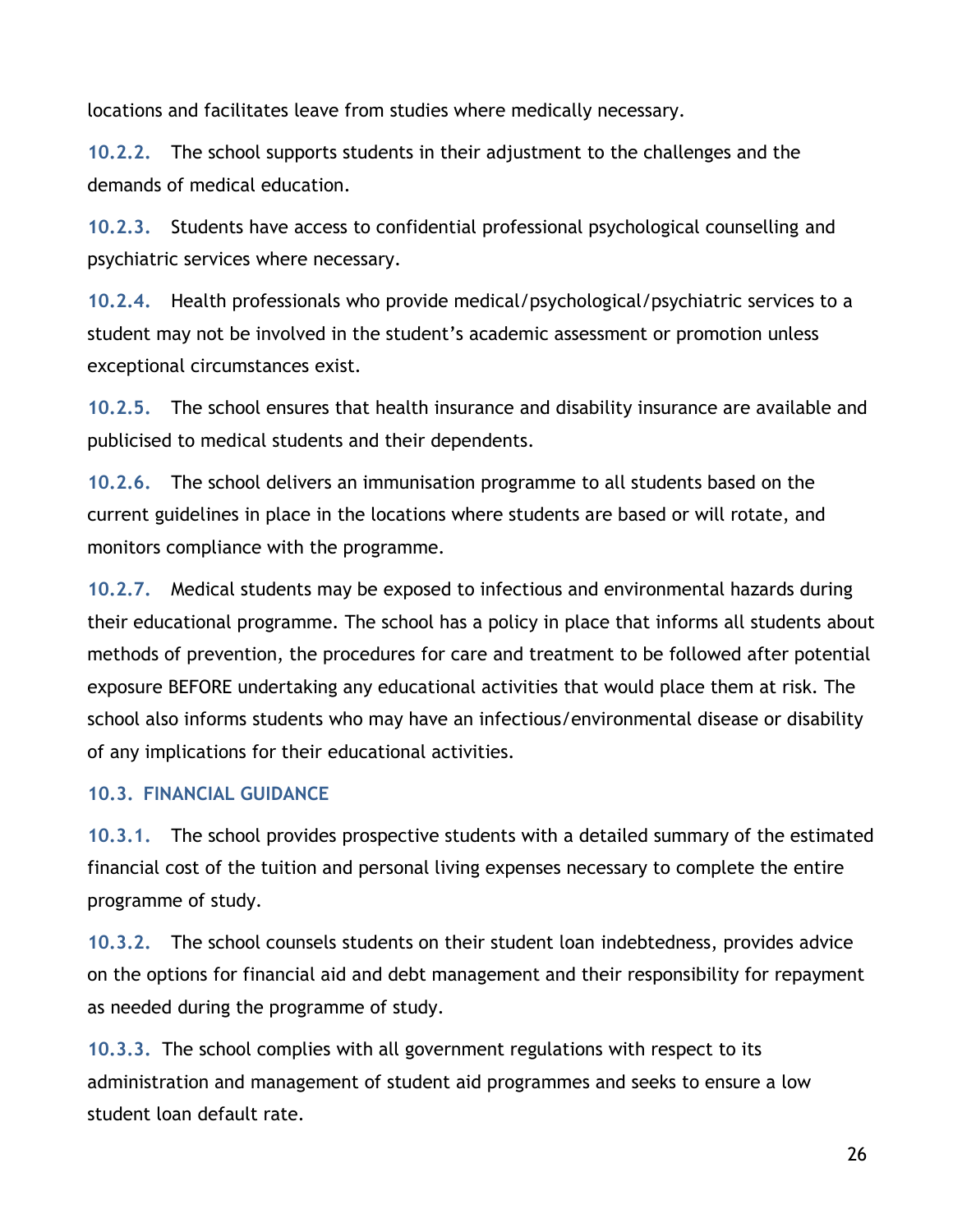#### **10.4. TUITION REFUND POLICY**

**10.4.1.** The school publishes clear policies for the refund of a student's tuition, fees, and other allowable payments e.g., those made for health, disability insurance, parking, housing and other services for which a student may not be eligible following withdrawal. The policy defines the procedure and formula used to calculate the amount of refund.

#### **10.5. MEDICAL STUDENT MISTREATMENT**

**10.5.1.** The school defines and publicises its code of professional conduct for the relationships between medical students, including visiting medical students and those individuals with whom students interact during the medical education programme.

**10.5.2.** The school develops effective written policies that address violations of the code, has effective mechanisms in place for a prompt response to any complaints, and supports educational activities aimed at preventing inappropriate behaviour.

**10.5.3.** Mechanisms for reporting violations of the code of professional conduct are understood by medical students, including visiting medical students and ensure that any violations can be registered and investigated without fear of retaliation.

#### **10.6. STUDENT COMPLAINTS**

**10.6.1.** The school ensures that its procedure for student complaints to the medical school is published in the student handbook and a faculty advisor is available to counsel students on filing a grievance. The procedure outlines how the complaint must be made, the committee structure which will process the complaint, the estimated timeline for the investigation process and, if upheld, the resolution. The procedure ensures that there is timely notification to the complainant of the result of the investigation, regardless of the outcome.

**10.6.2.** The school maintains a log of complaints which have been submitted and processed, along with the actions taken to resolve them.

**10.6.3.** The school has written policies for addressing student complaints related to noncompliance in the areas covered by the *ACCM Standards for the Accreditation of Medical Schools.* ACCM can only investigate complaints from students relating to non- compliance with these Standards that have not been resolved at the school level.

**10.6.4.** The school provides students with the name and contact information to which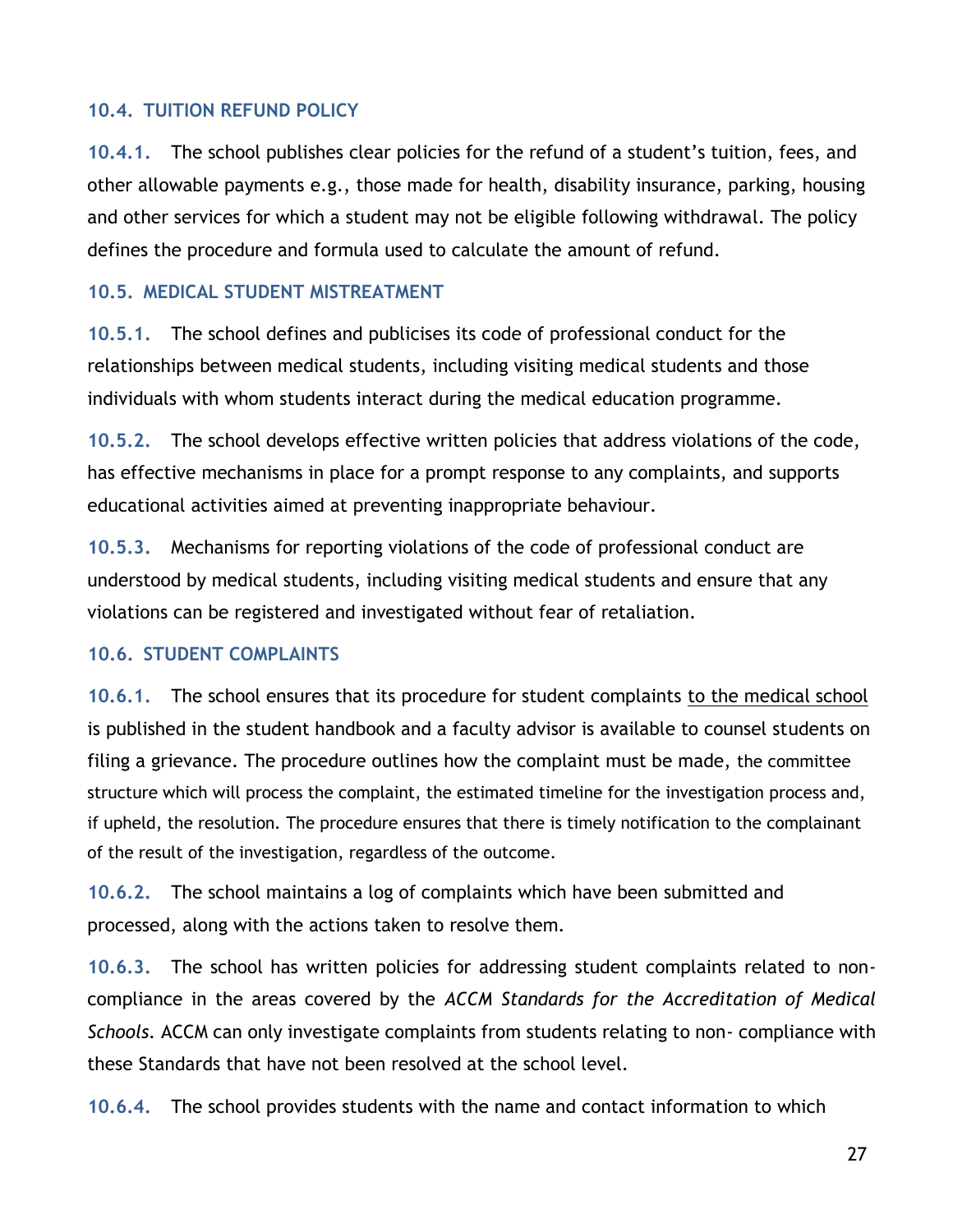students may submit complaints to ACCM not resolved at the school level. ACCM will maintain a log of complaints which have been submitted, together with the action and time taken to process any such complaints.

### **10.7. STUDENT RECORDS**

**10.7.1.** The school has robust procedures in place to safeguard the confidentiality of student records and to permit students to review their records.

**10.7.2.** Medical student educational records are made available only to relevant faculty and administrative staff on a need-to-know basis and /or in circumstances where a student has given permission for records to be released.

**10.7.3.** Each student has a right to review and challenge his/her academic record including the MSPE or alternative letter of recommendation, if they believe the information contained may be inaccurate, misleading, or inappropriate.

**10.7.4.** The school ensures that medical student health records are maintained in accordance with legal requirements for security, privacy, confidentiality, and accessibility.

# **10.8. SECURITY, STUDENT SAFETY AND DISASTER PREPAREDNESS**

**10.8.1.** The school ensures that adequate security systems are in place at all locations at which students are present and publishes policies and procedures to ensure student safety and to address emergency and disaster preparedness.

**10.8.2.** There is effective management and maintenance of physical facilities, janitorial services, upkeep of the campus grounds and adequate security to promote an environment that is safe and conducive to the learning process.

**10.8.3.** Budgetary allocation of funds for physical facilities is sufficient for their proper maintenance and operation.

# **STANDARD 11: FINANCIAL MANAGEMENT**

The school possesses sufficient financial resources to carry out its mission and to cover the cost of maintaining the school and its educational programme for the size of its student body.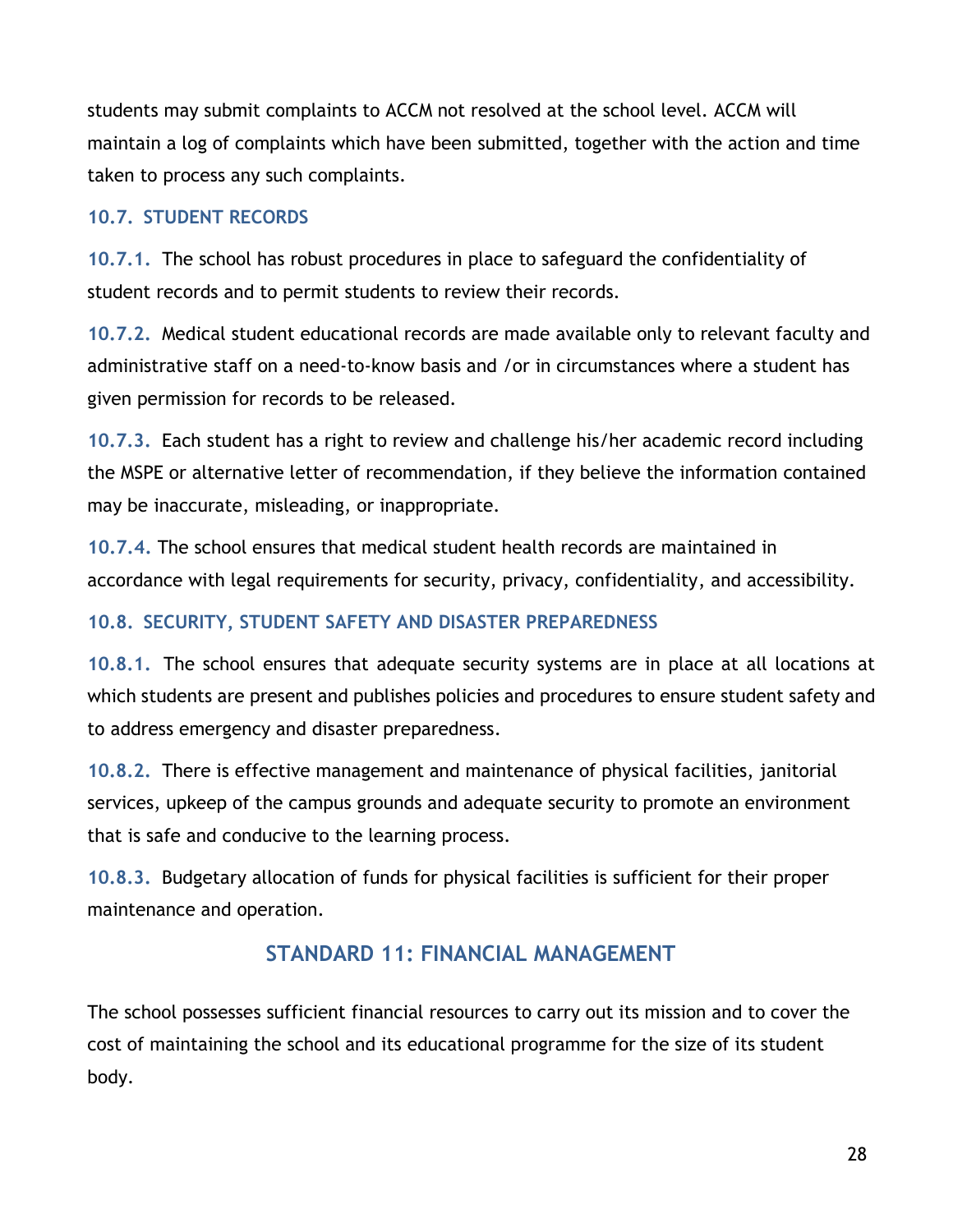# **11.1. REVENUE SOURCE(S)**

**11.1.1.** The school avoids enroling more students than existing resources are able to support in order to ensure that the educational programme is not adversely impacted.

**11.1.2.** The school has access to an unrestricted reserve of funds or line of credit sufficient to sustain operations for a period of three months.

**11.1.3.** The school obtains officially audited financial statements annually.

**11.1.4.** The school has appropriate business interruption insurance.

**11.1.5.** The school has appropriate contingency arrangements to minimize disruption to the teaching programme by catastrophic events and natural disasters.

#### **11.2. BUDGET PLANNING AND COMPLIANCE**

**11.2.1.** The school's instructional budget is developed by the CAO and Chief Operating Officer (COO)<sup>9</sup> in consultation with department heads, faculty representatives, and the chief financial officer.

**11.2.2.** The non-instructional budget for items such as student housing, food service, security, etc. is developed by the chief financial officer in consultation with appropriate department heads. S/he assembles the budget requests, estimates income, and assists the chief administrative officer in preparing a budgetary allocation plan.

**11.2.3.** The chief administrative officer presents the budget for final approval to and by the board. The chief financial officer monitors departmental expenditures to ensure budgetary compliance.

# **STANDARD 12: FACILITIES AND INFORMATION SERVICES**

A medical school has sufficient personnel, financial resources, physical facilities, equipment and clinical, instructional, informational, technological and other resources readily available and accessible across all locations to meet its needs and achieve its goals.

# **12.1. PRECLINICAL MEDICAL SCHOOL CAMPUS**

**12.1.1.** University facilities include auditoriums, classrooms, student laboratories, library, faculty offices, administrative offices, admissions office and offices for student services,

<sup>&</sup>lt;sup>9</sup> Chief Operating Officer or equivalent.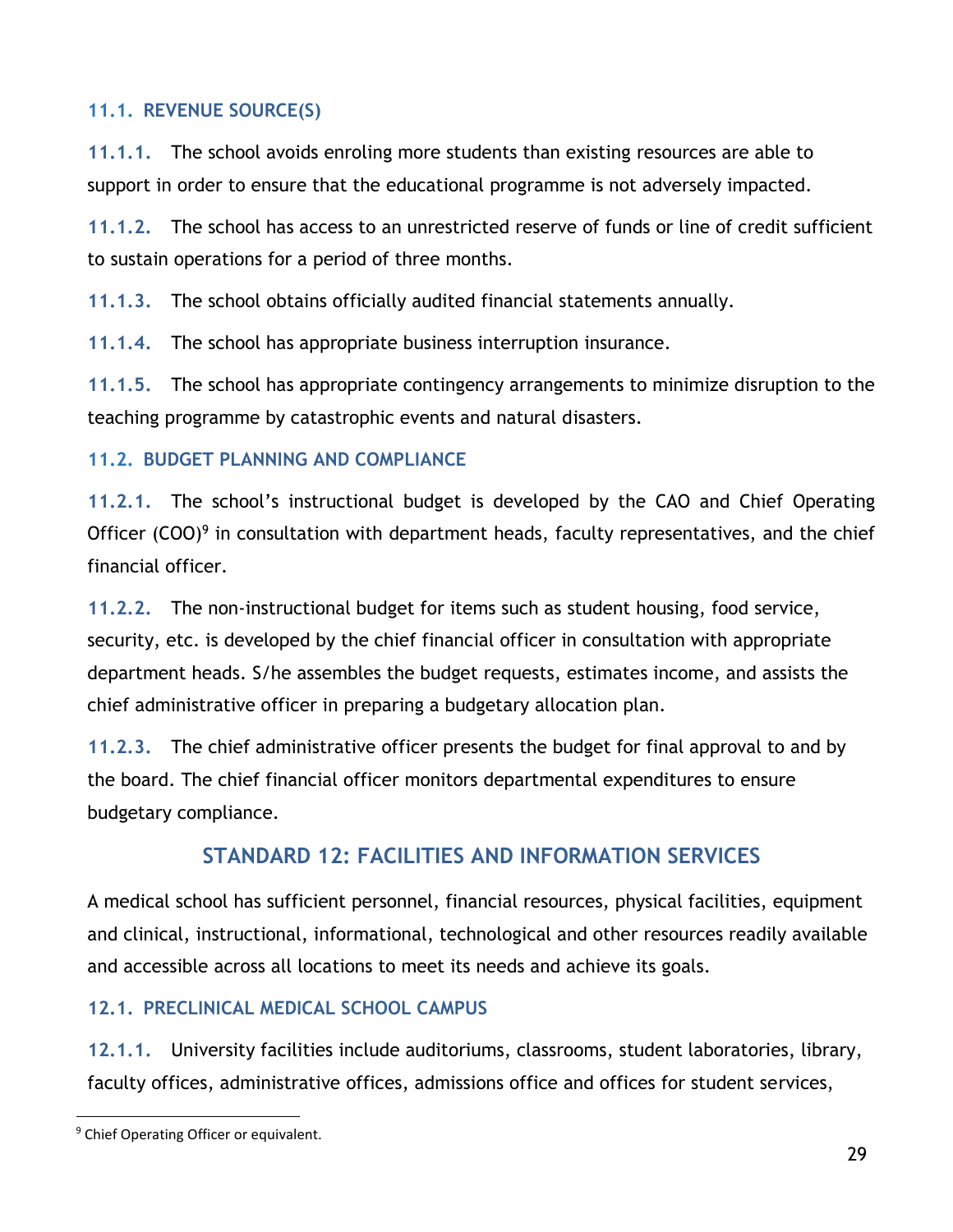research laboratories and animal care facilities, student dormitories, dining facilities and student activity and recreational facilities.

**12.1.2.** The school maintains a comprehensive master plan for its orderly growth and development.

**12.1.3.** The school ensures all medical students have access to adequate study space, lounges, personal lockers or other secure storage facilities and secure call rooms (particularly when students are required to participate in late night or overnight learning experiences) at each campus and affiliated clinical site.

**12.1.4.** Students, faculty and administration have access to sufficient information technology resources, including access to Wi-Fi, to support the achievement of the school's goals. Information technology staff with appropriate expertise are available to assist students, faculty, and administration.

**12.1.5.** The school provides ready access to well-maintained library resources sufficient in breadth of holdings and technology to support its educational and other missions.

**12.1.6.** Library services are supervised by a professional staff that is familiar with regional and national information resources and data systems and is responsive to the needs of the medical students, faculty members, and others associated with the institution.

**12.1.7.** The library has opening hours sufficient for students to have ready access to its resources.

#### **12.2 CLINICAL SITES**

**12.2.1.** The school's affiliated clinical teaching facilities and information resources are of sufficient size, quality and accessibility to serve the needs of the school to fulfil its mission.

**12.2.2.** Clinical teaching facilities offer classroom facilities as well as clean and quiet sleeping quarters for on-call students during their clerkships.

# **STANDARD 13: POSTGRADUATE PROGRESSION**

Medical schools collect outcome data on student performance during and after medical school in order to document and report on the achievement of the school's educational program objectives.